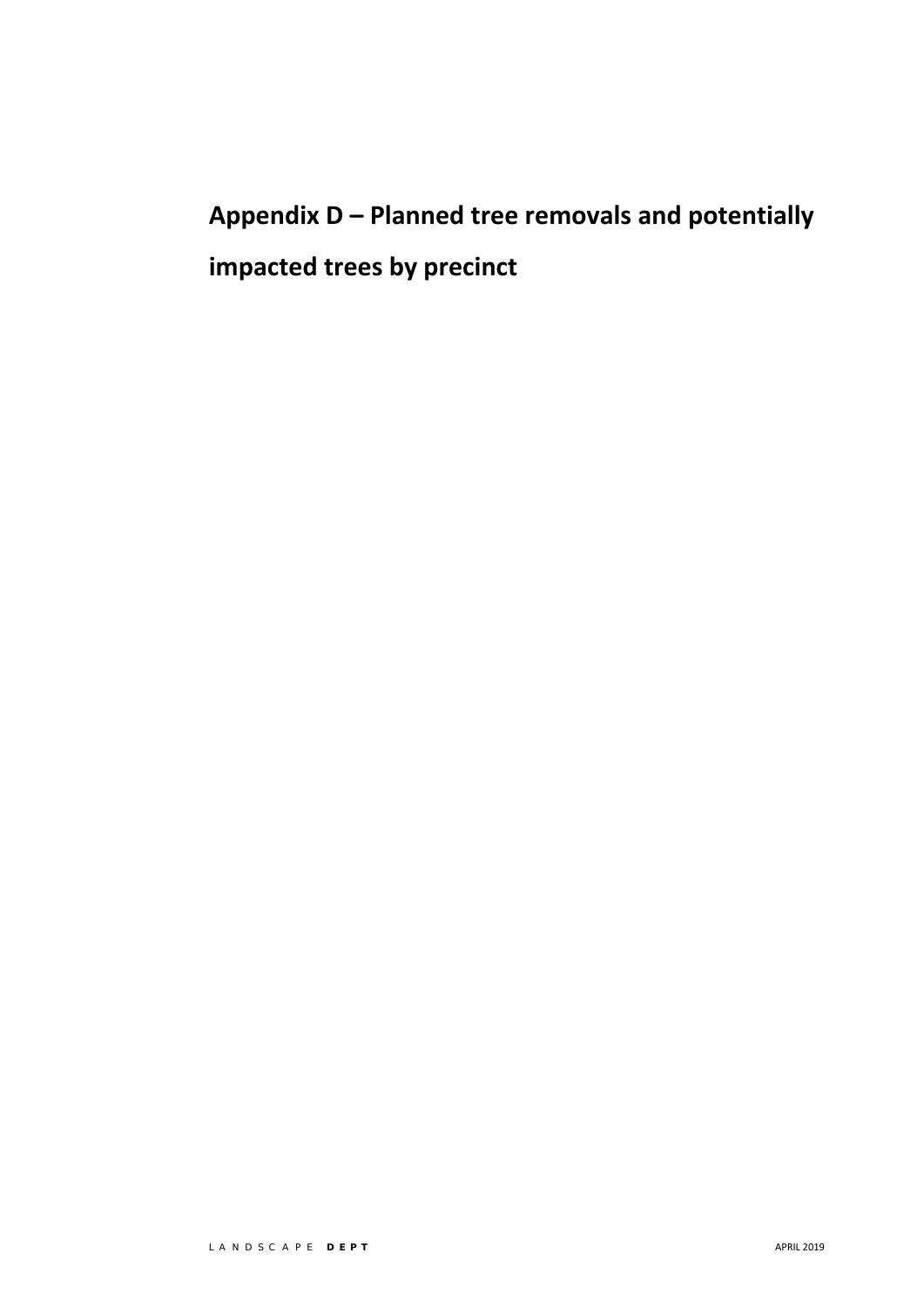# **Component 1 – M80 Ring Road to Northern Portal**

### **Table 1**

# **Planned removals of planted amenity trees in**

#### **Precinct 1.A M80**

| Common<br>Name          | <b>MLTV</b>                                 | non-<br>MLTV   | <b>Total</b> |
|-------------------------|---------------------------------------------|----------------|--------------|
| Cootamundra<br>Wattle   | 1                                           | 5              | 6            |
| Silver Wattle           | 1                                           | 44             | 45           |
| Cedar Wattle            | 7                                           | 3              | 10           |
| White Sallow<br>Wattle  | 6                                           | 33             | 39           |
| Lightwood               | 72                                          | 56             | 128          |
| <b>Black Wattle</b>     | 32                                          | 22             | 54           |
| Blackwood               | 10                                          | 12             | 22           |
| <b>Gosford Wattle</b>   |                                             | 12             | 12           |
| Golden Wattle           | 15                                          | 30             | 45           |
| Orange Wattle           | 14                                          | 8              | 22           |
| Wattle                  | 85                                          | 57             | 142          |
| <b>Black She-oak</b>    | 72                                          | 13             | 85           |
| She-oak                 | 2                                           | 2              | 4            |
| Forest She-oak          | 2                                           | 1              | 3            |
| Drooping She-oak        | 47                                          | 39             | 86           |
| Sydney Red Gum          | 3                                           |                | 3            |
| Norfolk Island Pine     | 1                                           |                | 1            |
| Sweet Bursaria          | 7                                           | 30             | 37           |
| White Cypress-pine      | 2                                           |                | 2            |
| River She-oak           | 1                                           | $\overline{2}$ | 3            |
| Swamp She-oak           | 2                                           |                | 2            |
| Lemon-scented           | 1                                           |                | 1            |
| Red Flowering Gum       | 3                                           |                | 3            |
| Spotted Gum             | 483                                         | 10             | 493          |
| Leyland Cypress         | 1                                           |                | 1            |
| Monterey Cypress        | 59                                          | 8              | 67           |
| Loquat                  | 1                                           |                | 1            |
| River Red Gum           | 175                                         | 62             | 237          |
| Sugar Gum               | 288                                         | 145            | 433          |
| <b>River Peppermint</b> | 1                                           |                | 1            |
| Long-leaved Box         | 6                                           | 1              | 7            |
| Yellow Gum              | 222                                         | 19             | 241          |
|                         |                                             |                | 35           |
|                         |                                             |                |              |
| Large-fruited South     | 13                                          | 2              | 15           |
| Gum                     |                                             |                |              |
| <b>Red Stringybark</b>  | 27                                          | 12             | 39           |
| <b>Yellow Box</b>       | 694                                         | 69             | 763          |
|                         | Gum<br><b>Yellow Gum</b><br>Australian Blue | 35             |              |

| Taxon                                    | Common<br>Name              | <b>MLTV</b>    | non-<br><b>MLTV</b> | Total          |
|------------------------------------------|-----------------------------|----------------|---------------------|----------------|
| Eucalyptus<br>microcarpa                 | Grey Box                    | 21             |                     | 21             |
| Eucalyptus nicholii                      | Narrow-leaved<br>Peppermint | $\overline{2}$ |                     | $\overline{2}$ |
| Eucalyptus obliqua                       | Messmate                    | 6              |                     | 6              |
| Eucalyptus ovata                         | Swamp Gum                   | $\overline{a}$ |                     | 4              |
| Eucalyptus<br>sideroxylon                | <b>Red Ironbark</b>         | 67             | 12                  | 79             |
| Eucalyptus sp.                           | Eucalypt                    | 369            | 8                   | 377            |
| Eucalyptus tricarpa                      | Ironbark                    | $\mathbf{1}$   |                     | $\mathbf{1}$   |
| Eucalyptus viminalis<br>subsp. viminalis | Manna Gum                   | 10             |                     | 10             |
| Hakea laurina                            | Pincushion Hakea            | 3              |                     | 3              |
| Hakea salicifolia                        | Willow-leaved<br>Hakea      | 3              |                     | 3              |
| Hakea sp.                                | Hakea                       | 4              |                     | 4              |
| Melaleuca armillaris                     | Giant Honey-myrtle          |                | $\mathbf{1}$        | $\mathbf{1}$   |
| Pinus radiata                            | <b>Monterey Pine</b>        | $\mathbf{1}$   | 5                   | 6              |
| Prunus x domestica                       | European Plum               | $\overline{2}$ |                     | $\overline{2}$ |
| <b>Unidentified</b>                      |                             | $\overline{2}$ | 3                   | 5              |
|                                          |                             | 2886           | 726                 | 3612           |

## **Table 2**

#### **Potentially impacted planted amenity trees in**

# **Precinct 1.A M80**

| Taxon                        | Common<br>Name         | <b>MLTV</b>    | non-<br><b>MLTV</b> | <b>Total</b>   |
|------------------------------|------------------------|----------------|---------------------|----------------|
| Acacia baileyana             | Cootamundra<br>Wattle  |                | $\overline{2}$      | $\overline{2}$ |
| Acacia dealbata              | Silver Wattle          |                | $\overline{7}$      | 7              |
| Acacia floribunda            | White Sallow<br>Wattle | $\mathbf{1}$   | $\overline{2}$      | 3              |
| Acacia implexa               | Lightwood              | 15             | 24                  | 39             |
| Acacia mearnsii              | <b>Black Wattle</b>    | 4              | 3                   | 7              |
| Acacia melanoxylon           | Blackwood              | $\mathbf{1}$   | $\mathbf{1}$        | $\overline{2}$ |
| Acacia pycnantha             | Golden Wattle          |                | 11                  | 11             |
| Acacia saligna               | Orange Wattle          |                | $\overline{2}$      | $\mathcal{P}$  |
| Acacia sp.                   | Wattle                 |                | 7                   | 7              |
| Allocasurina<br>littoralis   | <b>Black She-oak</b>   | 11             | 4                   | 15             |
| Allocasurina<br>torulosa     | Forest She-oak         |                | 3                   | 3              |
| Allocasurina<br>verticillata | Drooping She-oak       | 9              | 3                   | 12             |
| Angophora costata            | Sydney Red Gum         | $\mathbf{1}$   |                     | 1              |
| Angophora<br>floribunda      | Rough-barked<br>Apple  |                | 9                   | 9              |
| Bursaria spinosa             | Sweet Bursaria         | 5              | 12                  | 17             |
| Corymbia citriodora          | Lemon-scented<br>Gum   | $\overline{2}$ |                     | $\mathcal{P}$  |
| Corymbia maculata            | Spotted Gum            | 48             | 6                   | 54             |
| Cupressus<br>macrocarpa      | Monterey Cypress       |                | $\mathbf{1}$        | $\mathbf{1}$   |
| Eucalyptus<br>botryoides     | Southern<br>Mahogany   | 1              |                     | $\mathbf{1}$   |
| Eucalyptus<br>camaldulensis  | <b>River Red Gum</b>   | 145            | 16                  | 161            |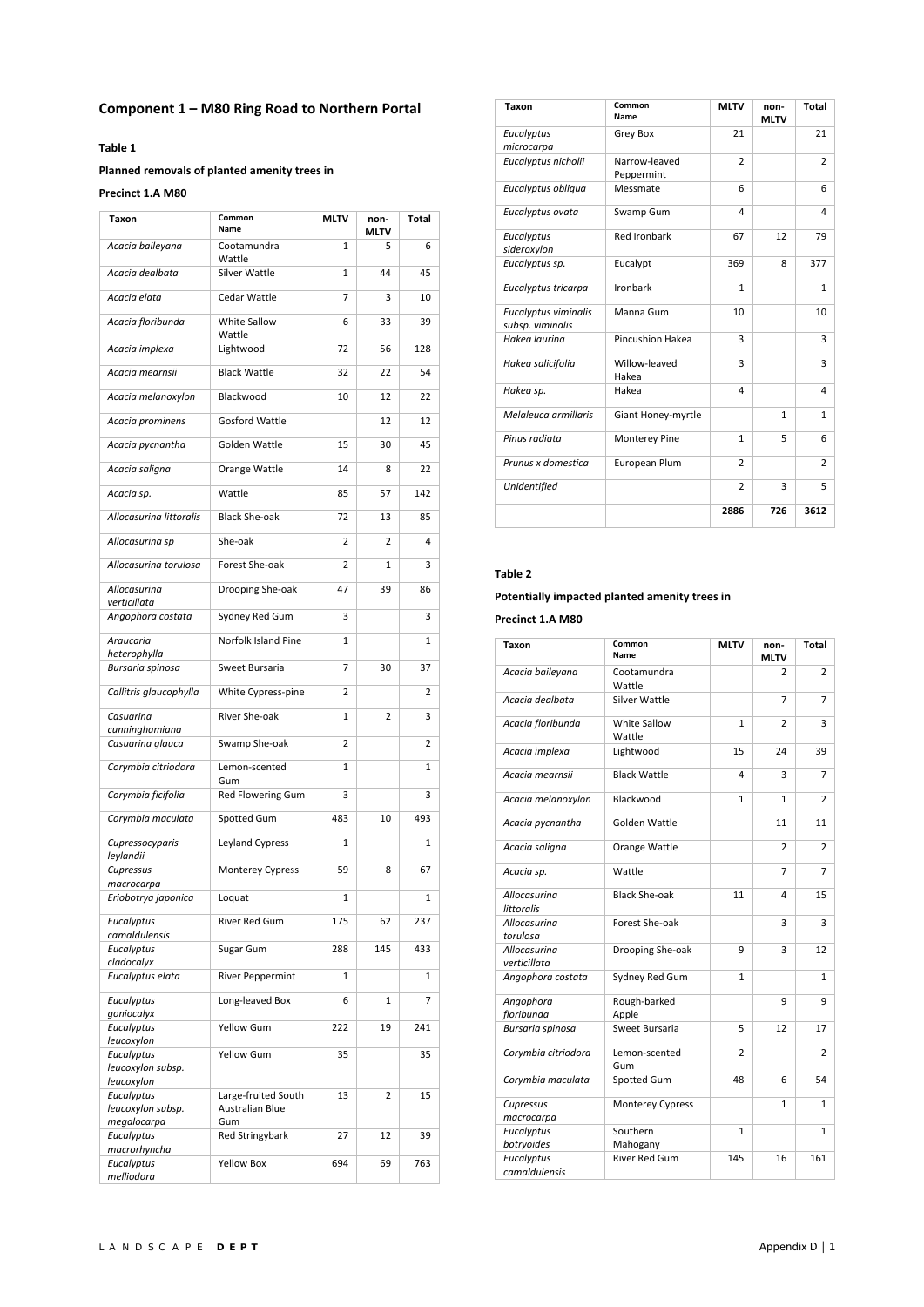| Taxon                                          | Common<br>Name                                | <b>MLTV</b>    | non-<br><b>MLTV</b> | Total        |
|------------------------------------------------|-----------------------------------------------|----------------|---------------------|--------------|
| Eucalyptus<br>cephalocarpa                     | Silver Stringybark                            | $\mathbf{1}$   |                     | $\mathbf{1}$ |
| Eucalyptus<br>cladocalyx                       | Sugar Gum                                     | 26             | 21                  | 47           |
| Eucalyptus crenulata                           | <b>Buxton Gum</b>                             | $\mathbf{1}$   |                     | $\mathbf{1}$ |
| Eucalyptus<br>goniocalyx                       | Long-leaved Box                               | 25             | 10                  | 35           |
| Eucalyptus<br>leucoxylon                       | <b>Yellow Gum</b>                             | 39             | 10                  | 49           |
| Eucalyptus<br>leucoxylon subsp.<br>megalocarpa | Large-fruited South<br>Australian Blue<br>Gum | $\mathbf{1}$   |                     | $\mathbf{1}$ |
| Eucalyptus<br>macrorhyncha                     | <b>Red Stringybark</b>                        | 5              | 2                   | 7            |
| Eucalyptus<br>melliodora                       | Yellow Box                                    | 87             | 34                  | 121          |
| Eucalyptus<br>microcarpa                       | Grey Box                                      | 44             |                     | 44           |
| Eucalyptus<br>polyanthemos                     | <b>Red Box</b>                                | 4              |                     | 4            |
| Eucalyptus<br>sideroxylon                      | <b>Red Ironbark</b>                           | 64             |                     | 64           |
| Eucalyptus sp.                                 | Eucalypt                                      | $\mathbf{1}$   | 18                  | 19           |
| Eucalyptus<br>spathulata                       | <b>Swamp Mallet</b>                           | $\mathbf{1}$   |                     | $\mathbf{1}$ |
| Eucalyptus viminalis<br>subsp. viminalis       | Manna Gum                                     | 4              |                     | 4            |
| Fraxinus angustifolia<br>subsp. angustifolia   | Desert Ash                                    |                | $\overline{2}$      | 2            |
| Hakea drupacea                                 | Sweet Hakea                                   |                | $\mathbf{1}$        | $\mathbf{1}$ |
| Hakea laurina                                  | Pincushion Hakea                              | 4              |                     | 4            |
| Hakea salicifolia                              | Willow-leaved<br>Hakea                        |                | $\mathbf{1}$        | 1            |
| Melaleuca armillaris                           | Giant Honey-myrtle                            | 3              | $\mathbf{1}$        | 4            |
| Quercus robur                                  | English Oak                                   | $\mathbf{1}$   | $\mathbf{1}$        | 2            |
| Ulmus glabra                                   | Wych Elm                                      | $\overline{7}$ |                     | 7            |
|                                                |                                               | 561            | 214                 | 775          |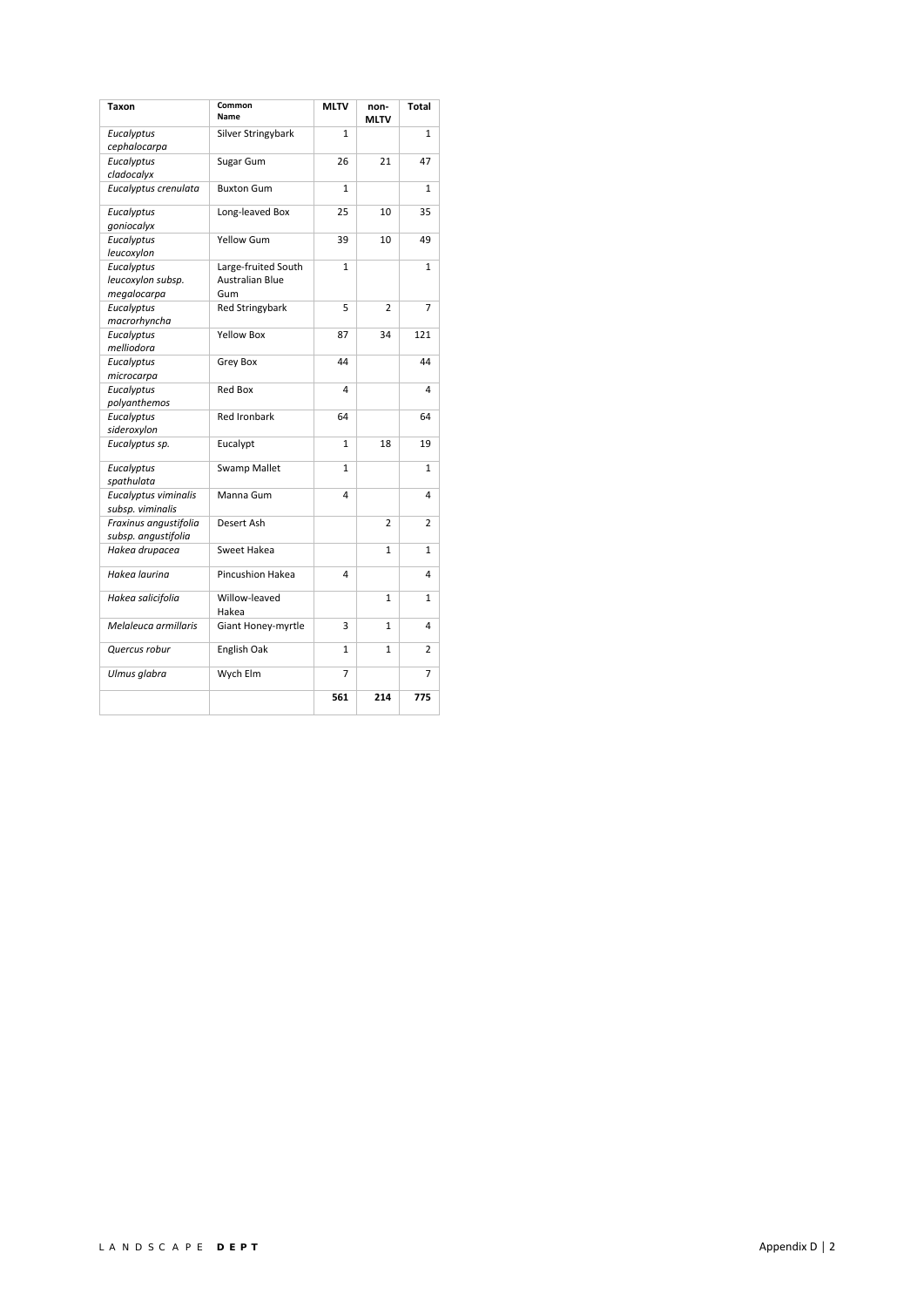# **Planned removals of planted amenity trees in Precinct 1.B**

**Greensborough Highway to Grimshaw Street** 

| Taxon                                          | Common<br>Name                                | <b>MLTV</b>  | non-<br>MLTV   | Total        |
|------------------------------------------------|-----------------------------------------------|--------------|----------------|--------------|
|                                                |                                               |              |                |              |
| Acacia baileyana                               | Cootamundra<br>Wattle                         |              | $\overline{2}$ | 2            |
| Acacia dealbata                                | Silver Wattle                                 | 1            | 35             | 36           |
| Acacia floribunda                              | White Sallow<br>Wattle                        | 1            | 4              | 5            |
| Acacia implexa                                 | Lightwood                                     | 233          | 563            | 796          |
| Acacia mearnsii                                | <b>Black Wattle</b>                           | 5            | 27             | 32           |
| Acacia melanoxylon                             | Blackwood                                     |              | 1              | $\mathbf{1}$ |
| Acacia prominens                               | <b>Gosford Wattle</b>                         |              | 3              | 3            |
| Acacia pycnantha                               | Golden Wattle                                 | 10           | 102            | 112          |
| Acacia saligna                                 | Orange Wattle                                 |              | 12             | 12           |
| Acacia sp.                                     | Wattle                                        | 7            |                | 7            |
| Allocasurina<br>littoralis                     | <b>Black She-oak</b>                          | 4            | 9              | 13           |
| Allocasurina<br>verticillata                   | Drooping She-oak                              |              | 74             | 74           |
| Angophora costata                              | Sydney Red Gum                                | 3            |                | 3            |
| Bursaria spinosa                               | Sweet Bursaria                                | 26           | 30             | 56           |
| Callistemon salignus                           | Willow Bottlebrush                            | $\mathbf{1}$ | 9              | 10           |
| Callistemon sp.                                | Bottlebrush                                   | 14           |                | 14           |
| Casuarina glauca                               | Swamp She-oak                                 | 9            |                | 9            |
| Casuarina sp                                   | She-oak                                       | 31           | 3              | 34           |
| Corymbia ficifolia                             | Red Flowering Gum                             | 1            |                | 1            |
| Corymbia maculata                              | Spotted Gum                                   | 1            |                | 1            |
| Eucalyptus<br>botryoides                       | Southern<br>Mahogany                          | 21           |                | 21           |
| Eucalyptus<br>camaldulensis                    | River Red Gum                                 | 89           | 14             | 103          |
| Eucalyptus cinerea<br>subsp. triplex           | Argyle Apple                                  | $\mathbf{1}$ |                | $\mathbf{1}$ |
| Eucalyptus                                     | Sugar Gum                                     | 13           | 28             | 41           |
| cladocalyx<br>Eucalyptus                       | <b>Bald Island Marlock</b>                    |              | 1              | $\mathbf{1}$ |
| conferruminata<br>Eucalyptus dives             | Broad-leaved                                  | $\mathbf{1}$ |                | $\mathbf{1}$ |
| Eucalyptus globulus                            | Peppermint<br>Southern Blue Gum               | 2            |                | 2            |
| subsp. globulus<br>Eucalyptus                  | Long-leaved Box                               | 47           | 9              | 56           |
| goniocalyx                                     |                                               |              |                |              |
| Eucalyptus<br>leucoxylon                       | <b>Yellow Gum</b>                             | 68           | 15             | 83           |
| Eucalyptus<br>leucoxylon subsp.<br>leucoxylon  | Yellow Gum                                    | 18           | 3              | 21           |
| Eucalyptus<br>leucoxylon subsp.<br>megalocarpa | Large-fruited South<br>Australian Blue<br>Gum | 23           | 4              | 27           |
| Eucalyptus                                     | <b>Brittle Gum</b>                            | 15           |                | 15           |
| mannifera<br>Eucalyptus                        | <b>Yellow Box</b>                             | 92           | 31             | 123          |
| melliodora<br>Eucalyptus                       | Grey Box                                      | 5            | 1              | 6            |
| microcarpa<br>Eucalyptus nicholii              | Narrow-leaved                                 | 3            | $\overline{2}$ | 5            |
| Eucalyptus                                     | Peppermint<br>Red Box                         | 22           | 1              | 23           |
| polyanthemos                                   |                                               |              |                |              |

| Taxon                                        | Common<br>Name         | <b>MLTV</b>    | non-<br><b>MLTV</b> | Total          |
|----------------------------------------------|------------------------|----------------|---------------------|----------------|
| Eucalyptus saligna                           | Sydney Blue Gum        |                | 1                   | 1              |
| Eucalyptus<br>sideroxylon                    | <b>Red Ironbark</b>    | 45             | 6                   | 51             |
| Eucalyptus sp.                               | Eucalypt               | 9              | 6                   | 15             |
| Eucalyptus viminalis<br>subsp. viminalis     | Manna Gum              | 10             | $\mathbf{1}$        | 11             |
| Fraxinus angustifolia<br>subsp. angustifolia | Desert Ash             | $\overline{2}$ |                     | $\overline{2}$ |
| Fraxinus excelsior<br>'Aurea'                | Golden Ash             |                | 1                   | $\mathbf{1}$   |
| Hakea salicifolia                            | Willow-leaved<br>Hakea |                | $\mathbf{1}$        | $\mathbf{1}$   |
| Leptospermum<br>laevigatum                   | Coast Tea Tree         |                | 31                  | 31             |
| Ligustrum lucidum                            | <b>Shining Privet</b>  |                | 1                   | $\mathbf{1}$   |
| Melaleuca armillaris                         | Giant Honey-myrtle     | 378            | 390                 | 768            |
| Melaleuca nesophila                          | Showy Honey-<br>myrtle | 6              | 6                   | 12             |
| Melaleuca sp.                                | Paperbark              | 5              | $\mathbf{1}$        | 6              |
| Pinus radiata                                | Monterey Pine          | 4              |                     | 4              |
| Pittosporum<br>undulatum                     | Sweet Pittosporum      | 51             | $\mathbf{1}$        | 52             |
| Prunus cerasifera                            | Cherry Plum            | $\mathbf{1}$   | $\overline{2}$      | 3              |
| Prunus cerasifera<br>'Nigra'                 | Cherry Plum            |                | $\overline{2}$      | $\overline{2}$ |
| Prunus x domestica                           | European Plum          | $\overline{2}$ |                     | 2              |
| Quercus canariensis                          | Algerian Oak           | $\mathbf{1}$   |                     | $\mathbf{1}$   |
| Unidentified                                 |                        | 8              | $\mathbf{1}$        | 9              |
|                                              |                        | 1289           | 1434                | 2723           |

#### **Table 4**

# **Potentially impacted planted amenity trees in Precinct 1.B Greensborough Highway to Grimshaw Street**

| Taxon                        | Common<br>Name                | <b>MLTV</b>    | non-<br><b>MLTV</b> | Total          |
|------------------------------|-------------------------------|----------------|---------------------|----------------|
| Acacia baileyana             | Cootamundra<br>Wattle         |                | 3                   | 3              |
| Acacia decurrens             | <b>Early Green Wattle</b>     |                | $\mathbf{1}$        | $\mathbf{1}$   |
| Acacia floribunda            | White Sallow<br>Wattle        |                | 3                   | 3              |
| Acacia implexa               | Lightwood                     |                | 4                   | 4              |
| Acacia mearnsii              | <b>Black Wattle</b>           | $\mathbf{1}$   | $\overline{2}$      | 3              |
| Acacia melanoxylon           | Blackwood                     | 8              | 8                   | 16             |
| Acacia pycnantha             | Golden Wattle                 |                | $\overline{2}$      | $\overline{2}$ |
| Acacia saligna               | Orange Wattle                 |                | $\mathbf{1}$        | $\mathbf{1}$   |
| Acacia sp.                   | Wattle                        |                | $\mathbf{1}$        | $\mathbf{1}$   |
| Ailanthus altissima          | Tree of Heaven                |                | $\mathbf{1}$        | $\mathbf{1}$   |
| Allocasurina<br>verticillata | Drooping She-oak              |                | $\mathbf{1}$        | $\mathbf{1}$   |
| Bursaria spinosa             | Sweet Bursaria                | $\overline{7}$ |                     | $\overline{7}$ |
| Callistemon viminalis        | Weeping<br><b>Bottlebrush</b> | 4              | $\mathbf{1}$        | 5              |
| Casuarina<br>cunninghamiana  | River She-oak                 | $\mathbf{1}$   |                     | 1              |
| Casuarina glauca             | Swamp She-oak                 | $\mathbf{1}$   | 10                  | 11             |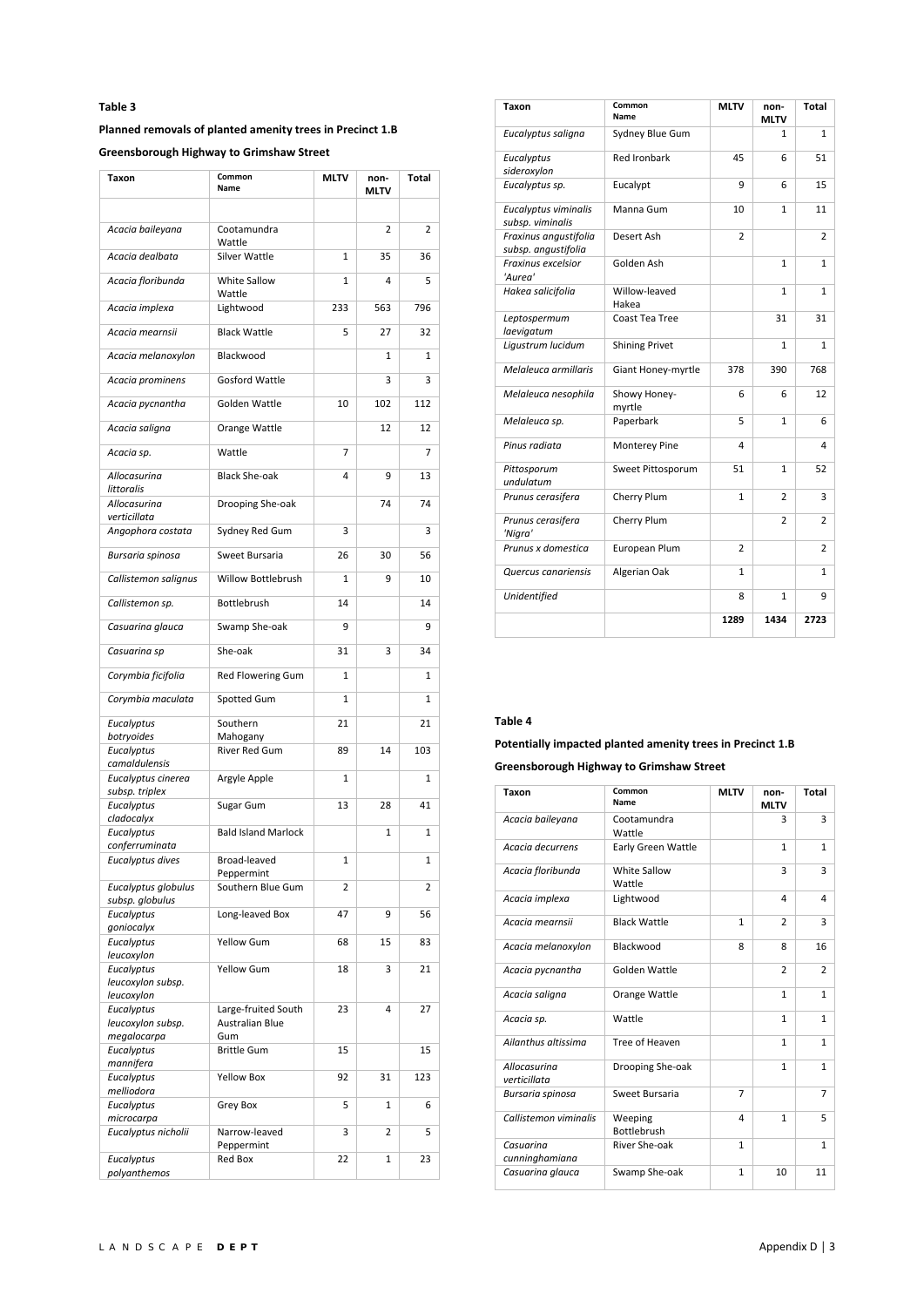| Taxon                                        | Common<br>Name                   | MLTV           | non-<br>MLTV | Total        |
|----------------------------------------------|----------------------------------|----------------|--------------|--------------|
| Corymbia citriodora                          | Lemon-scented<br>Gum             | 13             | 3            | 16           |
| Corymbia ficifolia                           | Red Flowering Gum                | 2              |              | 2            |
| Corymbia maculata                            | Spotted Gum                      | 12             | 1            | 13           |
| Crataegus<br>monogyna                        | Hawthorn                         |                | 1            | 1            |
| Cupressocyparis<br>leylandii                 | Leyland Cypress                  |                | 1            | 1            |
| Cupressus<br>macrocarpa                      | Monterey Cypress                 | 2              |              | 2            |
| Eriobotrya japonica                          | Loquat                           |                | 1            | $\mathbf{1}$ |
| Eucalyptus                                   | Southern                         | 6              | 1            | 7            |
| botryoides<br>Eucalyptus                     | Mahogany<br><b>River Red Gum</b> | 93             | 9            | 102          |
| camaldulensis<br>Eucalyptus                  | Sugar Gum                        | 8              |              | 8            |
| cladocalyx<br>Eucalyptus globulus            | Southern Blue Gum                | $\overline{7}$ | 1            | 8            |
| Eucalyptus globulus                          | Southern Blue Gum                |                | 2            | 2            |
| subsp. globulus<br>Eucalyptus                | Long-leaved Box                  | 62             | 5            | 67           |
| goniocalyx<br>Eucalyptus                     | <b>Yellow Gum</b>                | 27             | 1            | 28           |
| leucoxylon                                   | Large-fruited South              | 1              |              | 1            |
| Eucalyptus<br>leucoxylon subsp.              | Australian Blue                  |                |              |              |
| megalocarpa<br>Eucalyptus                    | Gum<br><b>Red Stringybark</b>    | 1              |              | 1            |
| macrorhyncha<br>Eucalyptus                   | <b>Brittle Gum</b>               | $\mathbf{1}$   |              | $\mathbf{1}$ |
| mannifera<br>Eucalyptus                      | <b>Yellow Box</b>                | 38             | 22           | 60           |
| melliodora<br>Eucalyptus nicholii            | Narrow-leaved                    | 7              | 2            | 9            |
|                                              | Peppermint                       | 27             | 2            |              |
| Eucalyptus<br>polyanthemos                   | Red Box                          |                |              | 29           |
| Eucalyptus scoparia                          | Wallangarra White<br>Gum         | 2              |              | 2            |
| Eucalyptus<br>sideroxylon                    | <b>Red Ironbark</b>              | 54             | 7            | 61           |
| Eucalyptus sp.                               | Eucalypt                         |                | 10           | 10           |
| Eucalyptus<br>spathulata                     | Swamp Mallet                     | 1              |              | 1            |
| Eucalyptus viminalis<br>subsp. viminalis     | Manna Gum                        | 23             | 4            | 27           |
| <b>Ficus carica</b>                          | Common Fig                       | 1              |              | 1            |
| Fraxinus angustifolia<br>subsp. angustifolia | Desert Ash                       | 1              | 10           | 11           |
| Grevillea robusta                            | Silky Oak                        | 1              | 1            | 2            |
| Hakea laurina                                | Pincushion Hakea                 | 1              | 1            | 2            |
| Hakea salicifolia                            | Willow-leaved<br>Hakea           | 1              |              | 1            |
| Hymenosporum<br>flavum                       | Native Frangipani                | 1              |              | 1            |
| Lophostemon                                  | <b>Brush Box</b>                 | 1              | 2            | 3            |
| confertus<br>Malus x domestica               | Apple                            | 2              |              | 2            |
| Melaleuca armillaris                         | Giant Honey-myrtle               | 5              | 28           | 33           |
| Melaleuca linariifolia                       | Snow-in-summer                   | 2              |              | 2            |
| Melaleuca<br>styphelioides                   | Prickly-leaved<br>Paperbark      | 3              |              | 3            |
| Myoporum insulare                            | Boobialla                        | 1              |              | 1            |
| Olea europaea<br>subsp. africana             | African Olive                    |                | 5            | 5            |
| Photinia serratifolia                        | Photinia                         | 3              |              | 3            |
| Pinus radiata                                | Monterey Pine                    |                | 6            | 6            |

| Taxon                        | Common<br>Name    | <b>MLTV</b>    | non-<br><b>MLTV</b> | Total          |
|------------------------------|-------------------|----------------|---------------------|----------------|
| Pittosporum<br>undulatum     | Sweet Pittosporum | $\overline{2}$ |                     | $\overline{2}$ |
| Prunus cerasifera            | Cherry Plum       | 1              | 8                   | 9              |
| Prunus cerasifera<br>'Nigra' | Cherry Plum       |                | $\overline{2}$      | 2              |
| Prunus laurocerasus          | Cherry Laurel     |                | 1                   | 1              |
| Quercus canariensis          | Algerian Oak      | $\mathbf{1}$   |                     | $\mathbf{1}$   |
| Quercus cerris               | <b>Turkey Oak</b> | $\mathbf{1}$   |                     | $\mathbf{1}$   |
| Quercus robur                | English Oak       | $\mathsf{R}$   |                     | $\mathsf{R}$   |
| Robinia<br>pseudoacacia      | False Locust      |                | 1                   | 1              |
| Schinus areira               | Peppercorn Tree   | 3              | 9                   | 12             |
| Syzygium<br>paniculatum      | Magenta Cherry    | $\mathbf{1}$   |                     | $\mathbf{1}$   |
| Ulmus procera                | English Elm       | $\mathbf{1}$   | 15                  | 16             |
|                              |                   | 450            | 200                 | 650            |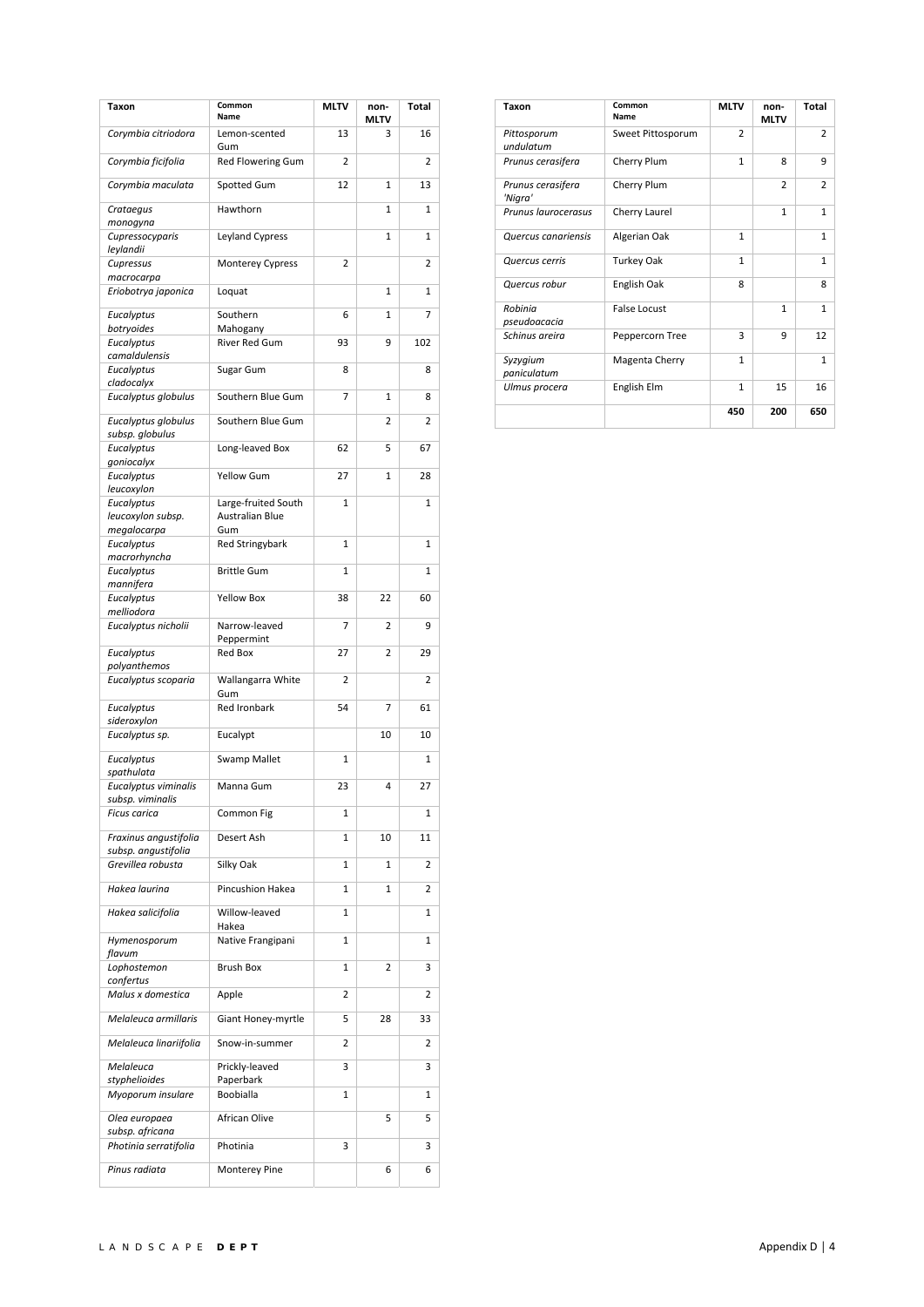# **Planned removals of planted amenity trees in Precinct 1.C**

**Greensborough Highway, Grimshaw Street to Yallambie Road** 

| Taxon                                 | Common<br>Name             | <b>MLTV</b> | non-<br>MLTV | Total |
|---------------------------------------|----------------------------|-------------|--------------|-------|
|                                       |                            |             |              |       |
| Acacia baileyana                      | Cootamundra<br>Wattle      | 23          | 34           | 57    |
| Acacia floribunda                     | White Sallow<br>Wattle     |             | 4            | 4     |
| Acacia implexa                        | Lightwood                  | 160         | 172          | 332   |
| Acacia mearnsii                       | <b>Black Wattle</b>        | 3           | 26           | 29    |
| Acacia melanoxylon                    | Blackwood                  | 43          | 24           | 67    |
| Acacia pycnantha                      | Golden Wattle              |             | 14           | 14    |
| Acacia saligna                        | Orange Wattle              | 7           | 37           | 44    |
| Acacia sp.                            | Wattle                     | 1           | $\mathbf{1}$ | 2     |
| Allocasurina<br>torulosa              | Forest She-oak             |             | 1            | 1     |
| Angophora costata                     | Sydney Red Gum             | 4           | 14           | 18    |
| Angophora<br>floribunda               | Rough-barked<br>Apple      | 7           |              | 7     |
| Arbutus unedo                         | <b>Strawberry Tree</b>     |             | $\mathbf{1}$ | 1     |
| <b>Brachychiton</b><br>acerifolius    | Illawarra Flame<br>Tree    | 1           | 1            | 2     |
| Bursaria spinosa                      | Sweet Bursaria             | 3           | $\mathbf{1}$ | 4     |
| Callistemon citrinus                  | Crimson<br>Bottlebrush     | 16          | 1            | 17    |
| Callistemon salignus                  | Willow Bottlebrush         | 6           | 6            | 12    |
| Callistemon sp.                       | Bottlebrush                | 2           |              | 2     |
| Callistemon viminalis                 | Weeping<br>Bottlebrush     | 1           | 1            | 2     |
| Casuarina<br>cunninghamiana           | River She-oak              | 3           |              | 3     |
| Casuarina glauca                      | Swamp She-oak              | 2           | 10           | 12    |
| Cedrus deodara                        | Deodar Cedar               | 1           |              | 1     |
| Corymbia calophylla                   | Marri                      |             | 1            | 1     |
| Corymbia citriodora                   | Lemon-scented<br>Gum       | 11          |              | 11    |
| Corymbia ficifolia                    | Red Flowering Gum          | 12          | 1            | 13    |
| Corymbia maculata                     | Spotted Gum                | 5           | 1            | 6     |
| Crataegus<br>monogyna                 | Hawthorn                   |             | 1            | 1     |
| Cupressus<br>macrocarpa               | <b>Monterey Cypress</b>    | 7           | 33           | 40    |
| Cupressus<br>sempervirens             | Italian Cypress            | 5           | 8            | 13    |
| Cupressus<br>sempervirens Stricta     | Italian Cypress            | 4           |              | 4     |
| Group<br>Cupressus torulosa           | <b>Bhutan Cypress</b>      | 12          |              | 12    |
| Eucalyptus                            | Southern                   | 29          | 4            | 33    |
| botryoides<br>Eucalyptus              | Mahogany<br>River Red Gum  | 21          | 14           | 35    |
| camaldulensis<br>Eucalyptus           | Sugar Gum                  | 2           |              | 2     |
| cladocalyx<br>Eucalyptus              | <b>Bald Island Marlock</b> | 14          | 1            | 15    |
| conferruminata<br>Eucalyptus globulus | Southern Blue Gum          | 1           |              | 1     |
| Eucalyptus                            | Long-leaved Box            | 10          |              | 10    |
| goniocalyx<br>Eucalyptus              | Yellow Gum                 | 19          | 4            | 23    |
| leucoxylon                            |                            |             |              |       |

| Taxon                                          | Common<br>Name                                       | <b>MLTV</b> | non-<br><b>MLTV</b> | <b>Total</b> |
|------------------------------------------------|------------------------------------------------------|-------------|---------------------|--------------|
| Eucalyptus<br>leucoxylon subsp.<br>leucoxylon  | <b>Yellow Gum</b>                                    | 1           | 1                   | 2            |
| Eucalyptus<br>leucoxylon subsp.<br>megalocarpa | Large-fruited South<br><b>Australian Blue</b><br>Gum | 9           | 3                   | 12           |
| Eucalyptus<br>macrorhyncha                     | <b>Red Stringybark</b>                               | 6           | 1                   | 7            |
| Eucalyptus<br>mannifera                        | <b>Brittle Gum</b>                                   | 8           | $\mathbf{1}$        | 9            |
| Eucalyptus<br>melliodora                       | <b>Yellow Box</b>                                    | 67          | 8                   | 75           |
| Eucalyptus nicholii                            | Narrow-leaved<br>Peppermint                          | 7           | 1                   | 8            |
| Eucalyptus obliqua                             | Messmate                                             | 1           |                     | 1            |
| Eucalyptus<br>polyanthemos                     | <b>Red Box</b>                                       | 4           | $\mathbf{1}$        | 5            |
| Eucalyptus pulchella                           | White Peppermint                                     | 1           | 2                   | 3            |
| Eucalyptus saligna                             | Sydney Blue Gum                                      | 5           | $\mathbf{1}$        | 6            |
| Eucalyptus<br>sideroxylon                      | <b>Red Ironbark</b>                                  | 48          | 4                   | 52           |
| Eucalyptus sp.                                 | Eucalypt                                             | 5           | 4                   | 9            |
| Eucalyptus<br>spathulata                       | Swamp Mallet                                         | 6           |                     | 6            |
| Eucalyptus viminalis<br>subsp. viminalis       | Manna Gum                                            | 16          | 4                   | 20           |
| Fraxinus angustifolia<br>subsp. angustifolia   | Desert Ash                                           | 7           | 9                   | 16           |
| Gleditsia triacanthos                          | Locust                                               | 3           |                     | 3            |
| Grevillea robusta                              | Silky Oak                                            | 2           | 3                   | 5            |
| Hakea drupacea                                 | Sweet Hakea                                          | 5           | 7                   | 12           |
| Hakea laurina                                  | Pincushion Hakea                                     | 1           |                     | 1            |
| Hakea sp.                                      | Hakea                                                | 8           | 2                   | 10           |
| Hibiscus syriacus                              | <b>Common Hibiscus</b>                               |             | 1                   | 1            |
| Leptospermum<br>laevigatum                     | Coast Tea Tree                                       | 5           | 2                   | 7            |
| Leptospermum sp.                               | Tea Tree                                             | 1           |                     | 1            |
| Ligustrum lucidum                              | <b>Shining Privet</b>                                | 2           | 1                   | 3            |
| Lophostemon<br>confertus                       | <b>Brush Box</b>                                     | 2           |                     | 2            |
| Malus sp.                                      | Crabapple                                            | 1           |                     | 1            |
| Malus x domestica                              | Apple                                                | 1           |                     | 1            |
| Melaleuca armillaris                           | Giant Honey-myrtle                                   | 23          | 42                  | 65           |
| Melaleuca ericifolia                           | Swamp Paperbark                                      |             | 3                   | 3            |
| Melaleuca linariifolia                         | Snow-in-summer                                       | 9           | 10                  | 19           |
| Melaleuca<br>styphelioides                     | Prickly-leaved<br>Paperbark                          | 6           | 5                   | 11           |
| Melia azedarach                                | <b>White Cedar</b>                                   | 5           | 1                   | 6            |
| Myoporum insulare                              | Boobialla                                            | 17          |                     | 17           |
| Phoenix canariensis                            | Canary Island Date<br>Palm                           | 1           |                     | 1            |
| Photinia serratifolia                          | Photinia                                             | 1           |                     | 1            |
| Pittosporum<br>eugenioides<br>'Variegatum'     | Silver Tarata                                        |             | 1                   | 1            |
| Pittosporum                                    | Sweet Pittosporum                                    | 1           | 7                   | 8            |
| undulatum<br>Prunus cerasifera                 | Cherry Plum                                          | 2           | 15                  | 17           |
| Prunus cerasifera                              | Cherry Plum                                          |             | 23                  | 23           |
| 'Nigra'<br>Prunus sp.                          | <b>Flowering Plum</b>                                |             | 1                   | 1            |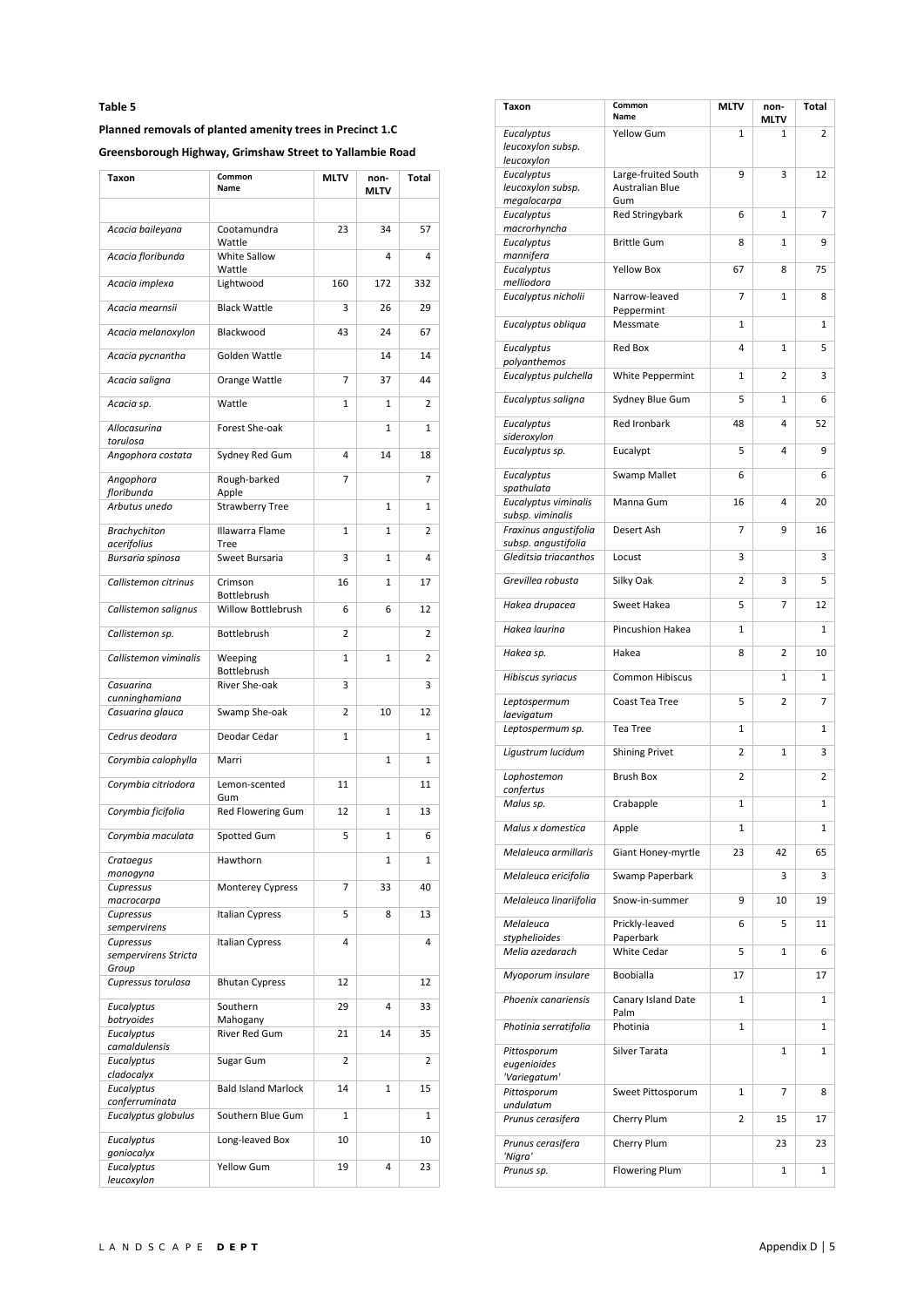| Taxon                       | Common<br>Name  | <b>MLTV</b>    | non-<br><b>MLTV</b> | Total          |
|-----------------------------|-----------------|----------------|---------------------|----------------|
| Prunus x domestica          | European Plum   | $\mathbf{1}$   |                     | $\mathbf{1}$   |
| Pyrus ussuriensis           | Manchurian Pear | 3              |                     | 3              |
| Quercus palustris           | Pin Oak         | 4              |                     | $\overline{4}$ |
| Syzygium smithii            | Lilly Pilly     | $\overline{2}$ |                     | $\overline{2}$ |
| Tristaniopsis laurina       | Water Gum       |                | $\mathfrak{p}$      | $\mathcal{P}$  |
| Ulmus glabra<br>'Lutescens' | Golden Elm      | 1              |                     | 1              |
| Ulmus procera               | English Elm     | $\mathbf{1}$   |                     | $\mathbf{1}$   |
|                             |                 | 734            | 582                 | 1316           |

**Potentially impacted planted amenity trees in Precinct 1.C** 

**Greensborough Highway, Grimshaw Street to Yallambie Road** 

| <b>Taxon</b>                       | Common<br>Name          | <b>MLTV</b>    | non-<br><b>MLTV</b> | Total          |
|------------------------------------|-------------------------|----------------|---------------------|----------------|
| Acacia baileyana                   | Cootamundra<br>Wattle   |                | 1                   | 1              |
| Acacia dealbata                    | Silver Wattle           |                | $\mathbf{1}$        | $\mathbf{1}$   |
| Acacia floribunda                  | White Sallow<br>Wattle  | $\mathbf{1}$   | 1                   | $\overline{2}$ |
| Acacia implexa                     | Lightwood               | $\overline{2}$ | $\mathbf{1}$        | 3              |
| Acacia mearnsii                    | <b>Black Wattle</b>     | $\mathbf{1}$   | 5                   | 6              |
| Acacia melanoxylon                 | Blackwood               |                | 2                   | $\overline{2}$ |
| Acacia sp.                         | Wattle                  |                | $\overline{7}$      | $\overline{7}$ |
| Acca sellowiana                    | Feijoa                  | $\mathbf{1}$   |                     | $\mathbf{1}$   |
| Acer sp.                           | Maple                   | $\mathbf{1}$   |                     | $\mathbf{1}$   |
| Agonis flexuosa                    | Willow Myrtle           | 3              |                     | 3              |
| Angophora costata                  | Sydney Red Gum          | $\mathbf{1}$   |                     | 1              |
| Banksia serrata                    | Saw Banksia             | $\mathbf{1}$   |                     | $\mathbf{1}$   |
| <b>Brachychiton</b><br>acerifolius | Illawarra Flame<br>Tree | 3              | $\overline{2}$      | 5              |
| <b>Brachychiton</b><br>rupestris   | <b>Bottle Tree</b>      | 5              | $\overline{2}$      | 7              |
| Callistemon salignus               | Willow Bottlebrush      | $\mathbf{1}$   | 22                  | 23             |
| Callistemon sieberi                | River Bottlebrush       | $\mathbf{1}$   |                     | $\mathbf{1}$   |
| Callistemon viminalis              | Weeping<br>Bottlebrush  | $\mathbf{1}$   | 3                   | 4              |
| Callitris sp.                      | White Cypress Pine      |                | 5                   | 5              |
| Casuarina<br>cunninghamiana        | River She-oak           | $\overline{2}$ |                     | 2              |
| Casuarina glauca                   | Swamp She-oak           | $\overline{2}$ |                     | $\overline{2}$ |
| Cedrus deodara                     | Deodar Cedar            | $\overline{2}$ |                     | 2              |
| Corymbia calophylla                | Marri                   |                | $\mathbf{1}$        | $\mathbf{1}$   |
| Corymbia citriodora                | Lemon-scented<br>Gum    | 3              | $\overline{2}$      | 5              |
| Corymbia ficifolia                 | Red Flowering Gum       | 11             | 1                   | 12             |
| Corymbia maculata                  | Spotted Gum             | 6              |                     | 6              |
| Crataegus<br>monogyna              | Hawthorn                |                | 3                   | 3              |
| Cupressus<br>macrocarpa            | <b>Monterey Cypress</b> | $\overline{2}$ |                     | 2              |

| Taxon                                        | Common<br>Name              | <b>MLTV</b> | non-<br><b>MLTV</b> | <b>Total</b> |
|----------------------------------------------|-----------------------------|-------------|---------------------|--------------|
| Eucalyptus                                   | Southern                    | 9           | 2                   | 11           |
| botryoides<br>Eucalyptus caesia              | Mahogany<br>Gungurru        | 1           |                     | 1            |
| Eucalyptus<br>camaldulensis                  | <b>River Red Gum</b>        | 34          | $\mathbf{1}$        | 35           |
| Eucalyptus cinerea<br>subsp. cinerea         | Argyle Apple                | 3           |                     | 3            |
| Eucalyptus                                   | Sugar Gum                   | 2           |                     | 2            |
| cladocalyx<br>Eucalyptus                     | Dwarf Sugar Gum             | 5           |                     | 5            |
| cladocalyx 'Nana'<br>Eucalyptus              | <b>Bald Island Marlock</b>  | 1           |                     | 1            |
| conferruminata<br>Eucalyptus cornuta         | Yate                        |             | 1                   | 1            |
| Eucalyptus globulus                          | Southern Blue Gum           | 1           | $\mathbf{1}$        | 2            |
| Eucalyptus                                   | Tuart                       | 1           |                     | 1            |
| gomphocephala<br>Eucalyptus                  | <b>Yellow Gum</b>           | 7           | 5                   | 12           |
| leucoxylon<br>Eucalyptus                     | Large-fruited South         | 3           | 2                   | 5            |
| leucoxylon subsp.                            | <b>Australian Blue</b>      |             |                     |              |
| megalocarpa<br>Eucalyptus                    | Gum<br><b>Brittle Gum</b>   | 27          | 14                  | 41           |
| mannifera<br>Eucalyptus                      | <b>Yellow Box</b>           | 14          |                     | 14           |
| melliodora<br>Eucalyptus nicholii            | Narrow-leaved               | 7           | 11                  | 18           |
| Eucalyptus ovata                             | Peppermint<br>Swamp Gum     |             | 1                   | 1            |
| Eucalyptus                                   | <b>Red Box</b>              | 5           |                     | 5            |
| polyanthemos<br>Eucalyptus saligna           | Sydney Blue Gum             | 13          | 1                   | 14           |
| Eucalyptus                                   | Red Ironbark                | 21          |                     | 21           |
| sideroxylon                                  |                             |             | 15                  |              |
| Eucalyptus sp.<br>Eucalyptus                 | Eucalypt<br>Swamp Mallet    | 5<br>1      |                     | 20<br>1      |
| spathulata                                   |                             |             |                     |              |
| Eucalyptus viminalis<br>subsp. viminalis     | Manna Gum                   | 1           |                     | 1            |
| Fraxinus angustifolia                        | Desert Ash                  |             | 1                   | 1            |
| Fraxinus angustifolia<br>subsp. angustifolia | Desert Ash                  |             | 20                  | 20           |
| Gleditsia triacanthos                        | Locust                      | 4           |                     | 4            |
| Grevillea robusta                            | Silky Oak                   | 1           |                     | 1            |
| Hakea francisiana                            | <b>Emu Tree</b>             | 2           | 1                   | 3            |
| Hakea laurina                                | Pincushion Hakea            | 1           | 2                   | 3            |
| Hakea salicifolia                            | Willow-leaved<br>Hakea      |             | 2                   | 2            |
| Hakea sp.                                    | Hakea                       |             | 1                   | 1            |
| Jacaranda<br>mimosifolia                     | Jacaranda                   | 2           |                     | 2            |
| Ligustrum lucidum                            | <b>Shining Privet</b>       |             | 6                   | 6            |
| Ligustrum<br>ovalifolium                     | Privet                      |             | 1                   | 1            |
| Lophostemon<br>confertus                     | Brush Box                   | 10          |                     | 10           |
| Malus sp.                                    | Crabapple                   | 6           |                     | 6            |
| Melaleuca armillaris                         | Giant Honey-myrtle          | 5           | 29                  | 34           |
| Melaleuca bracteata                          | <b>Black Tea Tree</b>       | 2           | 1                   | 3            |
| Melaleuca ericifolia                         | Swamp Paperbark             | 1           | 1                   | 2            |
| Melaleuca linariifolia                       | Snow-in-summer              | 17          | 4                   | 21           |
| Melaleuca<br>styphelioides                   | Prickly-leaved<br>Paperbark | 23          | 5                   | 28           |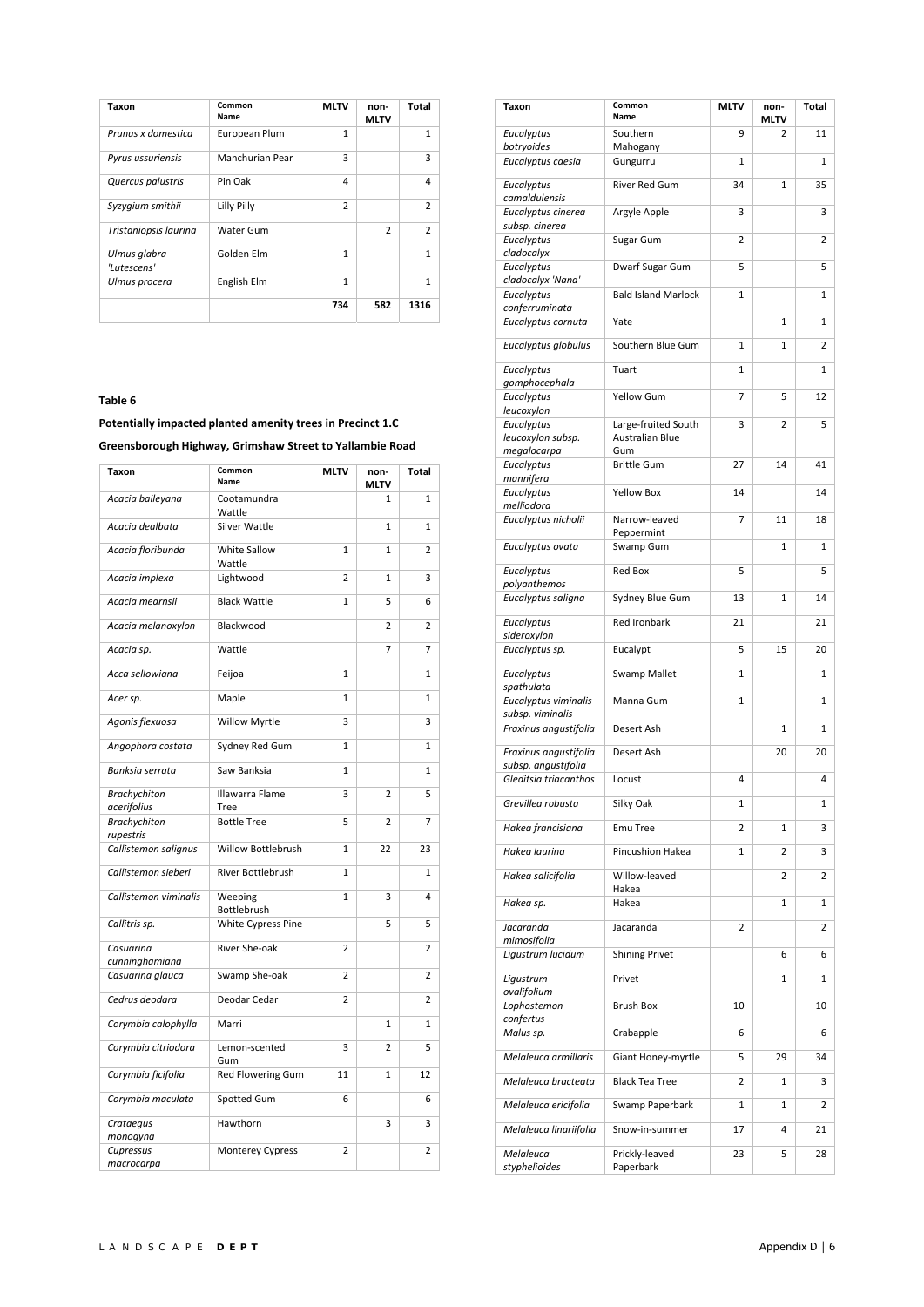| Taxon                                      | Common<br>Name             | <b>MLTV</b>    | non-<br><b>MLTV</b> | Total          |
|--------------------------------------------|----------------------------|----------------|---------------------|----------------|
| Melia azedarach                            | <b>White Cedar</b>         | 11             | 1                   | 12             |
| Phoenix canariensis                        | Canary Island Date<br>Palm |                | $\mathbf{1}$        | $\mathbf{1}$   |
| Photinia serratifolia                      | Photinia                   | $\overline{2}$ |                     | $\overline{2}$ |
| Pittosporum<br>eugenioides                 | Tarata                     | $\overline{2}$ | $\overline{2}$      | 4              |
| Pittosporum<br>eugenioides<br>'Variegatum' | Silver Tarata              | $\mathbf{1}$   |                     | $\mathbf{1}$   |
| Pittosporum<br>undulatum                   | Sweet Pittosporum          |                | $\overline{2}$      | $\overline{2}$ |
| Prunus cerasifera                          | Cherry Plum                | $\mathbf{1}$   | 12                  | 13             |
| Prunus cerasifera<br>'Nigra'               | Cherry Plum                |                | 1                   | $\mathbf{1}$   |
| Quercus palustris                          | Pin Oak                    | $\overline{7}$ | 11                  | 18             |
| Quercus robur                              | English Oak                |                | $\overline{2}$      | $\overline{2}$ |
| Tristaniopsis laurina                      | Water Gum                  | 4              |                     | 4              |
| Ulmus parvifolia                           | Chinese Elm                | 3              |                     | 3              |
|                                            |                            | 316            | 219                 | 535            |

**Planned removals of planted amenity trees in Precinct 1.D** 

**Greensborough Highway Yallambie Road to River Gum Walk** 

| Taxon                        | Common<br>Name         | <b>MLTV</b>    | non-<br><b>MLTV</b> | <b>Total</b>   |
|------------------------------|------------------------|----------------|---------------------|----------------|
| Acacia dealbata              | Silver Wattle          |                | 9                   | 9              |
| Acacia implexa               | Lightwood              |                | $\overline{2}$      | 2              |
| Acacia mearnsii              | <b>Black Wattle</b>    | 1              |                     | $\mathbf{1}$   |
| Acacia melanoxylon           | Blackwood              |                | 4                   | 4              |
| Agonis flexuosa              | <b>Willow Myrtle</b>   | 2              |                     | 2              |
| Allocasurina<br>torulosa     | Forest She-oak         | 9              | $\mathbf{1}$        | 10             |
| Allocasurina<br>verticillata | Drooping She-oak       | $\mathbf{1}$   |                     | $\mathbf{1}$   |
| Angophora<br>floribunda      | Rough-barked<br>Apple  | 5              |                     | 5              |
| Callistemon citrinus         | Crimson<br>Bottlebrush |                | $\mathbf{1}$        | $\mathbf{1}$   |
| Callistemon viminalis        | Weeping<br>Bottlebrush | $\overline{2}$ | $\mathbf{1}$        | 3              |
| Casuarina<br>cunninghamiana  | River She-oak          | $\overline{2}$ |                     | $\overline{2}$ |
| Casuarina glauca             | Swamp She-oak          | 3              |                     | 3              |
| Corymbia maculata            | Spotted Gum            | 3              |                     | 3              |
| Cupressus<br>macrocarpa      | Monterey Cypress       | $\mathbf{1}$   | 5                   | 6              |
| Cupressus<br>sempervirens    | Italian Cypress        | 4              |                     | 4              |
| Cupressus torulosa           | <b>Bhutan Cypress</b>  | 1              |                     | 1              |
| Eriobotrya japonica          | Loquat                 | 1              |                     | $\mathbf{1}$   |
| Eucalyptus<br>camaldulensis  | <b>River Red Gum</b>   | 39             | 7                   | 46             |
| Eucalyptus<br>leucoxylon     | Yellow Gum             | $\overline{2}$ |                     | $\overline{2}$ |

| <b>Taxon</b>                                   | Common<br>Name                                       | <b>MLTV</b>    | non-<br><b>MLTV</b> | <b>Total</b>   |
|------------------------------------------------|------------------------------------------------------|----------------|---------------------|----------------|
| Eucalyptus<br>leucoxylon subsp.<br>megalocarpa | Large-fruited South<br><b>Australian Blue</b><br>Gum |                | 2                   | 2              |
| Eucalyptus<br>mannifera                        | <b>Brittle Gum</b>                                   | $\mathbf{1}$   |                     | $\mathbf{1}$   |
| Eucalyptus<br>melliodora                       | <b>Yellow Box</b>                                    | 27             |                     | 27             |
| Eucalyptus nicholii                            | Narrow-leaved<br>Peppermint                          | 1              |                     | 1              |
| Eucalyptus<br>polyanthemos                     | <b>Red Box</b>                                       | 4              |                     | 4              |
| Eucalyptus<br>sideroxylon                      | <b>Red Ironbark</b>                                  | 5              |                     | 5              |
| Eucalyptus sp.                                 | Eucalypt                                             |                | $\overline{2}$      | 2              |
| Eucalyptus<br>tereticornis                     | <b>Gippsland Manna</b><br>Gum                        |                | $\mathbf{1}$        | $\mathbf{1}$   |
| Eucalyptus viminalis<br>subsp. viminalis       | Manna Gum                                            | 3              |                     | 3              |
| Fraxinus angustifolia<br>subsp. angustifolia   | Desert Ash                                           | 3              | 9                   | 12             |
| Hakea drupacea                                 | Sweet Hakea                                          | 1              |                     | 1              |
| Lophostemon<br>confertus                       | <b>Brush Box</b>                                     | 4              |                     | 4              |
| Melaleuca armillaris                           | Giant Honey-myrtle                                   |                | $\overline{2}$      | $\overline{2}$ |
| Melaleuca linariifolia                         | Snow-in-summer                                       | 4              |                     | 4              |
| Melaleuca nesophila                            | Showy Honey-<br>myrtle                               |                | $\overline{2}$      | 2              |
| Melaleuca<br>styphelioides                     | Prickly-leaved<br>Paperbark                          | 3              |                     | 3              |
| Melia azedarach                                | <b>White Cedar</b>                                   | 9              |                     | 9              |
| Phoenix canariensis                            | Canary Island Date<br>Palm                           | $\overline{2}$ |                     | 2              |
| Pinus radiata                                  | Monterey Pine                                        | 13             | $\mathbf{1}$        | 14             |
| Pittosporum<br>undulatum                       | Sweet Pittosporum                                    |                | 5                   | 5              |
| Prunus cerasifera                              | Cherry Plum                                          |                | $\mathbf{1}$        | $\mathbf{1}$   |
| Prunus sp.                                     | <b>Flowering Plum</b>                                | 3              |                     | 3              |
| Quercus canariensis                            | Algerian Oak                                         | $\mathbf{1}$   |                     | 1              |
| Salix babylonica                               | Willow                                               |                | 8                   | 8              |
| Ulmus procera                                  | English Elm                                          | 8              |                     | 8              |
|                                                |                                                      | 168            | 63                  | 231            |

#### **Table 8**

**Potentially impacted planted amenity trees in Precinct 1.D** 

**Greensborough Highway Yallambie Road to River Gum Walk** 

| Taxon                        | Common<br>Name                | <b>MLTV</b>  | non-<br><b>MLTV</b> | Total          |
|------------------------------|-------------------------------|--------------|---------------------|----------------|
| Acacia implexa               | Lightwood                     | 11           | $\overline{2}$      | 13             |
| Acer negundo                 | <b>Box Elder</b>              |              | $\overline{2}$      | $\overline{2}$ |
| Allocasurina<br>verticillata | Drooping She-oak              | 12           | $\mathbf{1}$        | 13             |
| Angophora costata            | Sydney Red Gum                | $\mathbf{1}$ |                     | $\mathbf{1}$   |
| Callistemon salignus         | <b>Willow Bottlebrush</b>     | 5            | 1                   | 6              |
| Callistemon sp.              | <b>Bottlebrush</b>            | $\mathbf{1}$ |                     | $\mathbf{1}$   |
| Callistemon viminalis        | Weeping<br><b>Bottlebrush</b> | 3            | 1                   | 4              |
| Corymbia citriodora          | Lemon-scented<br>Gum          | 1            |                     | 1              |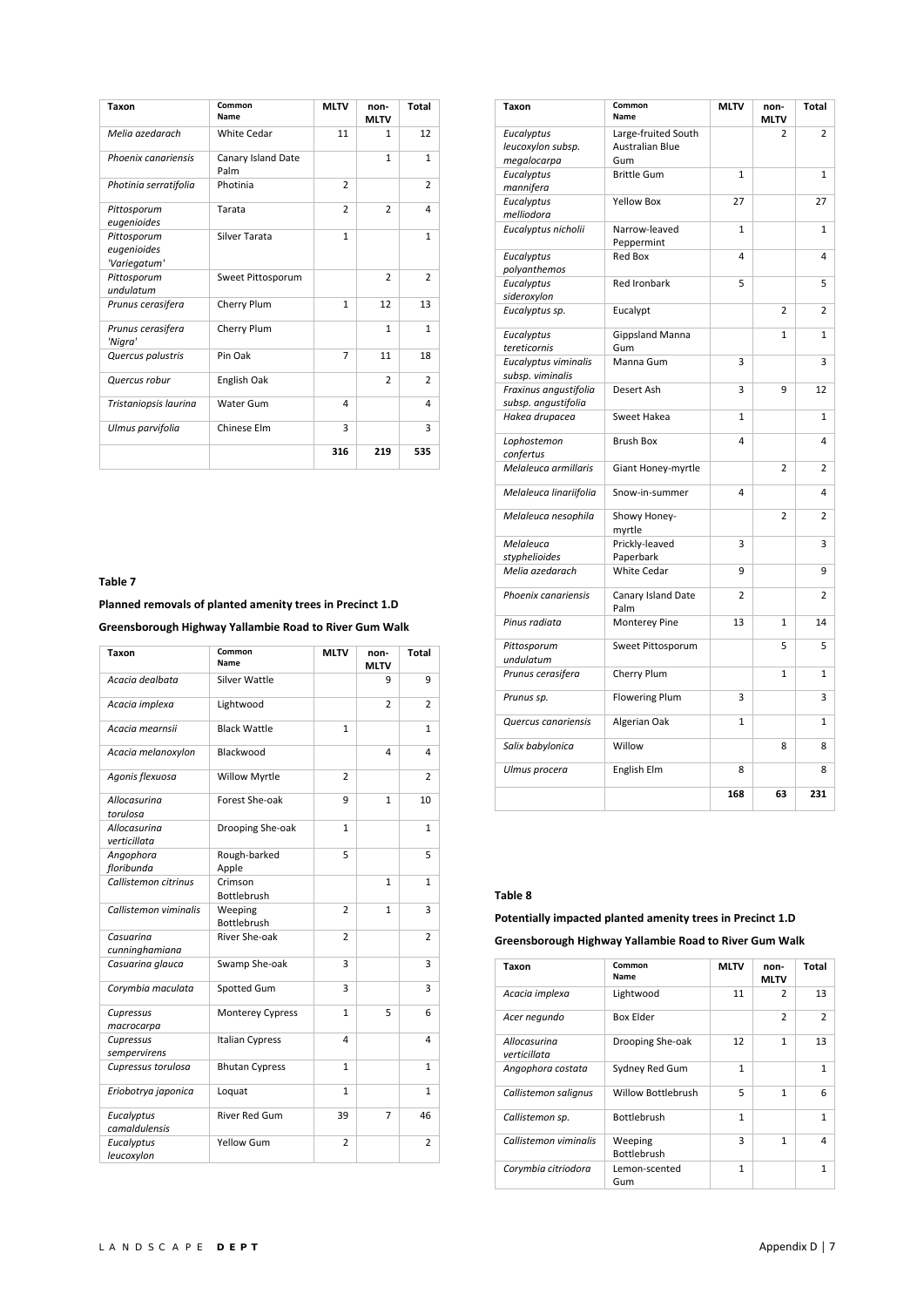| Taxon                                     | Common<br>Name                  | <b>MLTV</b>    | non-<br>MLTV   | <b>Total</b>   |
|-------------------------------------------|---------------------------------|----------------|----------------|----------------|
| Corymbia ficifolia                        | Red Flowering Gum               | 3              | 1              | 4              |
| Corymbia maculata                         | Spotted Gum                     | 2              | $\overline{2}$ | 4              |
| Cupressocyparis<br>leylandii              | Leyland Cypress                 | 2              |                | 2              |
| Eriobotrya japonica                       | Loquat                          | 1              |                | $\mathbf{1}$   |
| Eucalyptus<br>camaldulensis               | <b>River Red Gum</b>            | 3              | 1              | 4              |
| Eucalyptus                                | Sugar Gum                       | 2              |                | 2              |
| cladocalyx<br>Eucalyptus                  | Long-leaved Box                 | 15             |                | 15             |
| goniocalyx<br>Eucalyptus                  | <b>Bushy Yate</b>               |                | $\mathbf{1}$   | $\mathbf{1}$   |
| lehmannii<br>Eucalyptus                   | <b>Brittle Gum</b>              | 1              |                | 1              |
| mannifera<br>Eucalyptus                   | <b>Yellow Box</b>               | 8              | 1              | 9              |
| melliodora<br>Eucalyptus                  | Grey Box                        | 7              |                | 7              |
| microcarpa                                |                                 |                |                |                |
| Eucalyptus nicholii                       | Narrow-leaved<br>Peppermint     |                | 1              | $\mathbf{1}$   |
| Eucalyptus<br>occidentalis                | Swamp Yate                      | 1              |                | $\mathbf{1}$   |
| Eucalyptus<br>polyanthemos                | <b>Red Box</b>                  | $\mathbf{1}$   |                | $\mathbf{1}$   |
| Eucalyptus                                | <b>Red Ironbark</b>             | 3              |                | 3              |
| sideroxylon<br>Eucalyptus sp.             | Eucalypt                        |                | 1              | 1              |
| Eucalyptus                                | <b>Swamp Mallet</b>             | 1              |                | 1              |
| spathulata<br>Eucalyptus viminalis        | Manna Gum                       | 3              |                | 3              |
| subsp. viminalis<br>Fraxinus angustifolia | Desert Ash                      | $\overline{2}$ | 1              | 3              |
| subsp. angustifolia<br>Grevillea robusta  | Silky Oak                       |                | $\mathbf{1}$   | $\mathbf{1}$   |
| Hakea francisiana                         | Emu Tree                        | 3              | 1              | 4              |
| Hakea laurina                             | Pincushion Hakea                | 1              |                | $\mathbf{1}$   |
| Lagunaria                                 | Norfolk Island                  | $\overline{2}$ |                | 2              |
| patersonia<br>Lophostemon                 | Hibiscus<br><b>Brush Box</b>    |                | $\mathbf 1$    | 1              |
| confertus<br>Malus sp.                    | Crabapple                       |                | 1              | $\mathbf{1}$   |
| Melaleuca linariifolia                    | Snow-in-summer                  | 7              |                | $\overline{7}$ |
| Melaleuca                                 | Prickly-leaved                  | 1              |                | $\mathbf{1}$   |
| styphelioides<br>Melia azedarach          | Paperbark<br><b>White Cedar</b> | 4              |                | 4              |
| Photinia serratifolia                     | Photinia                        | 2              | 1              | 3              |
| Pinus radiata                             | Monterey Pine                   | 2              | 3              | 5              |
| Prunus cerasifera                         | Cherry Plum                     | 1              |                | 1              |
| 'Nigra'<br>Prunus sp.                     | <b>Flowering Plum</b>           | 2              | 1              | 3              |
| Prunus x domestica                        | European Plum                   |                | 1              | 1              |
| Salix babylonica                          | Willow                          |                | 3              | 3              |
| Syzygium                                  | Magenta Cherry                  | 1              |                | 1              |
| paniculatum<br>Tristaniopsis laurina      | Water Gum                       | 2              |                | 2              |
| Ulmus procera                             | English Elm                     |                | 1              | $\mathbf{1}$   |
| Ulmus sp.                                 | Elm                             |                | 1              | 1              |
|                                           |                                 | 117            | 31             | 148            |
|                                           |                                 |                |                |                |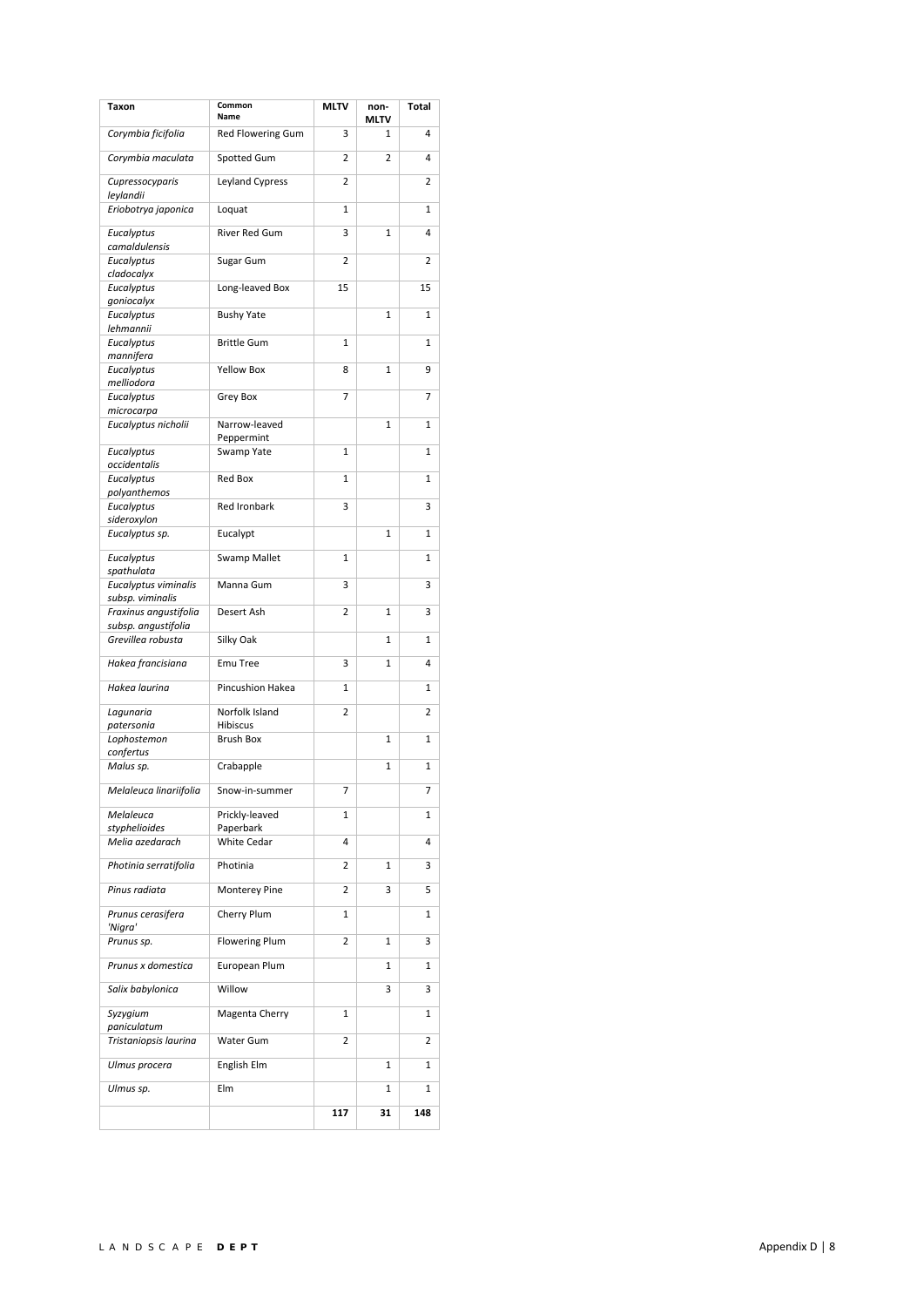# **Component 2 – Manningham Road to Koonung**

**Creek, Bulleen** 

#### **Table 9**

# **Planned removals of planted amenity trees in**

#### **Precinct 2.E Manningham Road to Koonung Creek, Bulleen**

| Taxon                              | Common<br>Name          | <b>MLTV</b>  | non-<br>MLTV   | Total        |
|------------------------------------|-------------------------|--------------|----------------|--------------|
| Acacia baileyana                   | Cootamundra<br>Wattle   |              | 1              | 1            |
| Acacia floribunda                  | White Sallow<br>Wattle  |              | 2              | 2            |
| Acacia implexa                     | Lightwood               | 5            | 14             | 19           |
| Acacia melanoxylon                 | Blackwood               | 5            | 12             | 17           |
| Acacia prominens                   | <b>Gosford Wattle</b>   |              | 4              | 4            |
| Acacia pycnantha                   | Golden Wattle           |              | 1              | 1            |
| Acer sp.                           | Maple                   |              | 1              | 1            |
| Allocasurina<br>littoralis         | <b>Black She-oak</b>    | 6            | 2              | 8            |
| Allocasurina<br>torulosa           | Forest She-oak          | 1            | 2              | 3            |
| Allocasurina<br>verticillata       | Drooping She-oak        | 2            |                | 2            |
| Angophora costata                  | Sydney Red Gum          |              | $\mathbf{1}$   | 1            |
| Betula pendula                     | Silver Birch            |              | $\mathbf{1}$   | $\mathbf{1}$ |
| <b>Brachychiton</b><br>acerifolius | Illawarra Flame<br>Tree | $\mathbf{1}$ |                | 1            |
| <b>Brachychiton</b><br>populneus   | Kurrajong               | $\mathbf{1}$ |                | 1            |
| Callistemon citrinus               | Crimson<br>Bottlebrush  |              | $\mathbf{1}$   | 1            |
| Callistemon salignus               | Willow Bottlebrush      | 3            | $\overline{2}$ | 5            |
| Callistemon viminalis              | Weeping<br>Bottlebrush  | 7            |                | 7            |
| Casuarina<br>cunninghamiana        | River She-oak           | 42           | 3              | 45           |
| Casuarina glauca                   | Swamp She-oak           | 1            | 1              | 2            |
| Cedrus deodara                     | Deodar Cedar            | 2            |                | 2            |
| Coprosma repens                    | Mirror Bush             |              | 1              | 1            |
| Corymbia citriodora                | Lemon-scented<br>Gum    | 35           | 5              | 40           |
| Corymbia ficifolia                 | Red Flowering Gum       | 2            | 2              | 4            |
| Corymbia maculata                  | Spotted Gum             | 116          | 8              | 124          |
| Crataegus<br>monogyna              | Hawthorn                |              | 1              | 1            |
| Cupressocyparis<br>leylandii       | Leyland Cypress         | 4            |                | 4            |
| Cupressus funebris                 | <b>Funeral Cypress</b>  |              | 2              | 2            |
| Cupressus glabra                   | Arizona Cypress         | 1            | 2              | 3            |
| Cupressus lusitanica               | <b>Mexican Cypress</b>  |              | 1              | 1            |
| Cupressus<br>macrocarpa            | <b>Monterey Cypress</b> |              | 5              | 5            |
| Cupressus torulosa                 | <b>Bhutan Cypress</b>   | 26           |                | 26           |
| Eucalyptus<br>botryoides           | Southern<br>Mahogany    | 6            |                | 6            |
| Eucalyptus<br>camaldulensis        | River Red Gum           | 85           | 41             | 126          |
| Eucalyptus                         | Silver Stringybark      |              | 1              | 1            |
| cephalocarpa<br>Eucalyptus cinerea | Argyle Apple            | $\mathbf{1}$ |                | $\mathbf{1}$ |
| subsp. cinerea                     |                         |              |                |              |

| Taxon                                     | Common<br>Name              | <b>MLTV</b>  | non-<br><b>MLTV</b> | <b>Total</b> |
|-------------------------------------------|-----------------------------|--------------|---------------------|--------------|
| Eucalyptus<br>cladocalyx                  | Sugar Gum                   | $\mathbf{1}$ |                     | 1            |
| Eucalyptus                                | Dwarf Sugar Gum             |              | $\mathbf{1}$        | 1            |
| cladocalyx 'Nana'<br>Eucalyptus           | <b>Sand Mallee</b>          |              | 3                   | 3            |
| eremophila<br>Eucalyptus globulus         | Southern Blue Gum           | 8            | 13                  | 21           |
| Eucalyptus                                | <b>Yellow Gum</b>           | 27           | 10                  | 37           |
| leucoxylon<br>Eucalyptus                  | <b>Brittle Gum</b>          | 9            |                     | 9            |
| mannifera<br>Eucalyptus                   | <b>Yellow Box</b>           | 65           | 16                  | 81           |
| melliodora<br>Eucalyptus nicholii         | Narrow-leaved               | 27           | 3                   | 30           |
| Eucalyptus obliqua                        | Peppermint<br>Messmate      | $\mathbf{1}$ |                     | 1            |
| Eucalyptus platypus                       | Moort                       |              | $\mathbf{1}$        | 1            |
| Eucalyptus                                | Red Box                     | 10           |                     | 10           |
| polyanthemos<br>Eucalyptus pulchella      | White Peppermint            | 1            |                     | 1            |
| Eucalyptus robusta                        | Swamp Mahogany              | 12           | 21                  | 33           |
| Eucalyptus saligna                        | Sydney Blue Gum             | 3            |                     | 3            |
| Eucalyptus scoparia                       | Wallangarra White           | 2            | $\mathbf{1}$        | 3            |
| Eucalyptus                                | Gum<br><b>Red Ironbark</b>  | 10           | 4                   | 14           |
| sideroxylon<br>Eucalyptus sp.             | Eucalypt                    | 5            | 2                   | 7            |
| Eucalyptus                                | <b>Gippsland Manna</b>      | 1            |                     | 1            |
| tereticornis<br>Eucalyptus torquata       | Gum<br>Fucshia Gum          | 1            |                     | 1            |
| Eucalyptus tricarpa                       | Ironbark                    | 2            |                     | 2            |
| Eucalyptus viminalis                      | Manna Gum                   | 12           | $\mathbf{1}$        | 13           |
| subsp. viminalis<br>Fraxinus angustifolia | Desert Ash                  | 1            | 33                  | 34           |
| subsp. angustifolia<br>Grevillea robusta  | Silky Oak                   | 3            |                     | 3            |
| Hakea laurina                             | Pincushion Hakea            |              | $\mathbf{1}$        | 1            |
| Lagunaria                                 | Norfolk Island              | 5            |                     | 5            |
| patersonia<br>Leptospermum                | Hibiscus<br>Coast Tea Tree  |              | $\mathbf{1}$        | 1            |
| laevigatum<br>Leptospermum                | Manuka                      | 1            |                     | 1            |
| scoparium                                 |                             |              |                     |              |
| Liquidambar<br>styraciflua                | Liquidamber                 | 1            | 1                   | 2            |
| Lophostemon<br>confertus                  | <b>Brush Box</b>            | 14           | 4                   | 18           |
| Melaleuca armillaris                      | Giant Honey-myrtle          | 3            | 12                  | 15           |
| Melaleuca ericifolia                      | Swamp Paperbark             |              | 2                   | 2            |
| Melaleuca linariifolia                    | Snow-in-summer              | 12           | 5                   | 17           |
| Melaleuca<br>styphelioides                | Prickly-leaved<br>Paperbark | 15           |                     | 15           |
| Melia azedarach                           | <b>White Cedar</b>          | 1            |                     | 1            |
| Photinia serratifolia                     | Photinia                    | 6            |                     | 6            |
| Pinus radiata                             | Monterey Pine               | 1            |                     | 1            |
| Pittosporum<br>undulatum                  | Sweet Pittosporum           | 11           | 3                   | 14           |
| Populus alba                              | White Poplar                | 1            | 1                   | 2            |
| Prunus cerasifera<br>'Nigra'              | Cherry Plum                 |              | 4                   | 4            |
| Quercus canariensis<br>x Quercus robur    | Hybrid Oak                  | 1            |                     | 1            |
| Quercus palustris                         | Pin Oak                     | 5            | 6                   | 11           |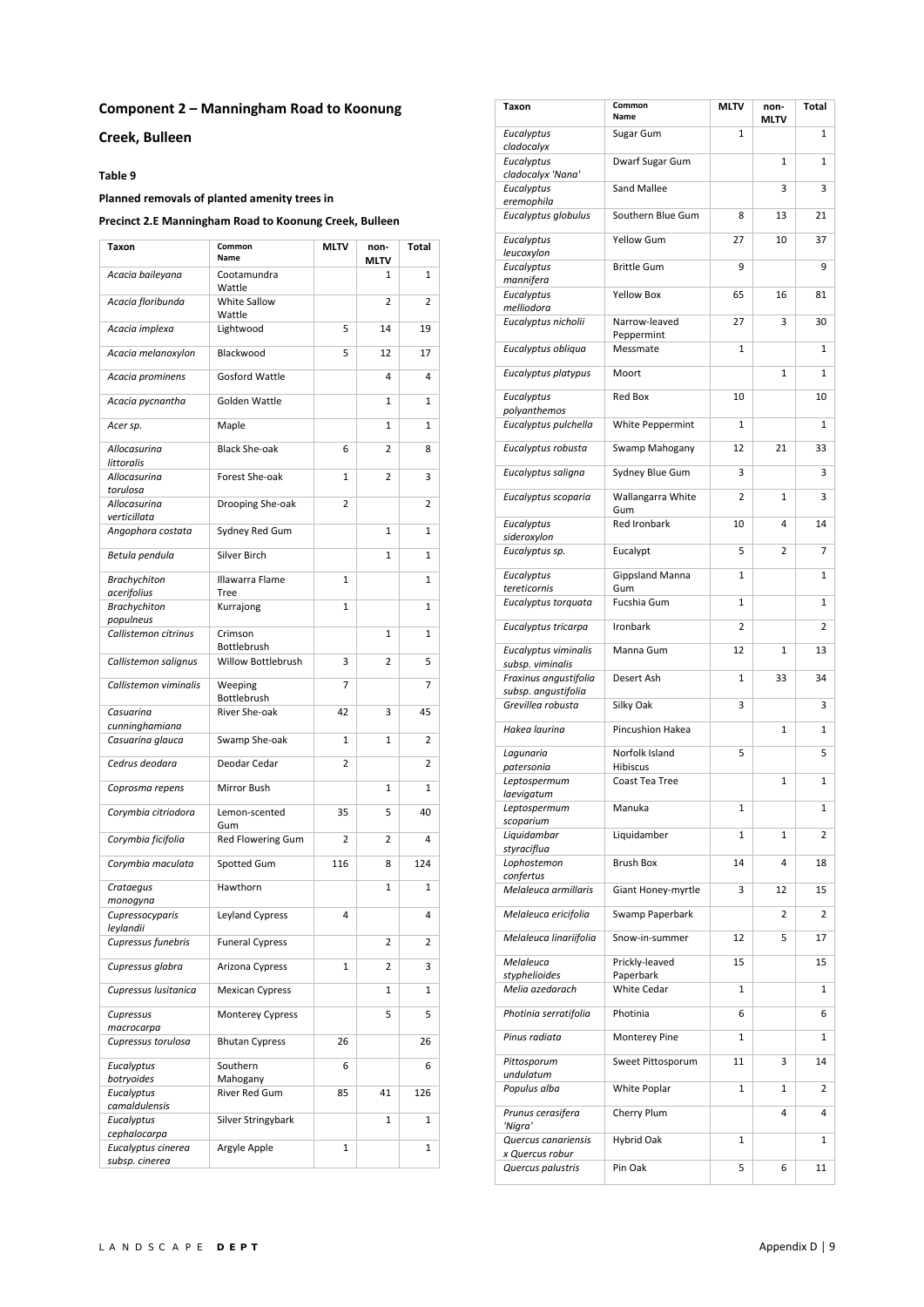| Taxon                                                            | Common<br><b>Name</b> | <b>MLTV</b>    | non-<br><b>MLTV</b> | Total         |
|------------------------------------------------------------------|-----------------------|----------------|---------------------|---------------|
| Robinia<br>pseudoacacia<br>'Umbraculifera'<br>(grafted standard) | Moptop Robinia        |                | $\mathbf{1}$        | $\mathbf{1}$  |
| Syagrus<br>romanzoffiana                                         | Queen Palm            | 3              |                     | 3             |
| Ulmus glabra<br>'Lutescens'                                      | Golden Elm            |                | 1                   | 1             |
| Ulmus procera                                                    | English Elm           |                | 1                   | 1             |
| Unidentified                                                     |                       | $\mathbf{1}$   |                     | 1             |
| Washingtonia filifera                                            | Fan Palm              | $\overline{2}$ |                     | $\mathcal{P}$ |
|                                                                  |                       | 636            | 269                 | 905           |

**Potentially impacted planted amenity trees in Precinct 2.E** 

**Manningham Road to Koonung Creek, Bulleen** 

| Taxon                                | Common<br>Name              | <b>MLTV</b>    | non-<br><b>MLTV</b> | Total          |
|--------------------------------------|-----------------------------|----------------|---------------------|----------------|
| Acacia dealbata                      | Silver Wattle               |                | $\mathbf{1}$        | $\mathbf{1}$   |
| Acacia implexa                       | Lightwood                   | 27             | 26                  | 53             |
| Acacia mearnsii                      | <b>Black Wattle</b>         |                | 3                   | 3              |
| Acacia melanoxylon                   | Blackwood                   | $\overline{1}$ | 9                   | 10             |
| Acer negundo                         | <b>Box Elder</b>            |                | 15                  | 15             |
| Allocasurina<br>littoralis           | <b>Black She-oak</b>        | 9              | $\overline{7}$      | 16             |
| Allocasurina<br>torulosa             | Forest She-oak              |                | 20                  | 20             |
| Allocasurina<br>verticillata         | Drooping She-oak            | $\overline{2}$ |                     | $\overline{2}$ |
| Banksia marginata                    | Silver Banksia              | $\overline{1}$ |                     | $\mathbf{1}$   |
| Bursaria spinosa                     | Sweet Bursaria              | 7              |                     | 7              |
| Callistemon salignus                 | Willow Bottlebrush          | 7              | 6                   | 13             |
| Callistemon viminalis                | Weeping<br>Bottlebrush      | 6              |                     | 6              |
| Casuarina<br>cunninghamiana          | River She-oak               | $\overline{2}$ |                     | 2              |
| Cedrus deodara                       | Deodar Cedar                | $\mathbf{1}$   |                     | 1              |
| Corymbia calophylla                  | Marri                       | $\mathbf{1}$   |                     | 1              |
| Corymbia citriodora                  | Lemon-scented<br>Gum        | 8              |                     | 8              |
| Corymbia maculata                    | Spotted Gum                 | 3              |                     | 3              |
| Cupressocyparis<br>leylandii         | Leyland Cypress             | 2              |                     | 2              |
| Cupressus<br>macrocarpa              | Monterey Cypress            | 1              | $\overline{2}$      | 3              |
| Eucalyptus<br>camaldulensis          | <b>River Red Gum</b>        | 14             | 1                   | 15             |
| Eucalyptus cinerea<br>subsp. cinerea | Argyle Apple                |                | 1                   | 1              |
| Eucalyptus                           | Dwarf Sugar Gum             | 1              |                     | $\mathbf{1}$   |
| cladocalyx 'Nana'<br>Eucalyptus      | <b>Yellow Gum</b>           | $\mathbf{1}$   | $\mathbf{1}$        | $\overline{2}$ |
| leucoxylon<br>Eucalyptus             | <b>Yellow Box</b>           | 21             | 2                   | 23             |
| melliodora                           |                             |                |                     |                |
| Eucalyptus nicholii                  | Narrow-leaved<br>Peppermint | 1              | 1                   | 2              |
| Eucalyptus ovata                     | Swamp Gum                   |                | 1                   | 1              |

| Taxon                                        | Common<br>Name              | <b>MLTV</b>    | non-<br><b>MLTV</b> | Total          |
|----------------------------------------------|-----------------------------|----------------|---------------------|----------------|
| Eucalyptus<br>polyanthemos                   | <b>Red Box</b>              | 2              |                     | $\overline{2}$ |
| Eucalyptus sp.                               | Eucalypt                    | 5              | $\overline{2}$      | 7              |
| Eucalyptus tricarpa                          | Ironbark                    | $\mathbf{1}$   |                     | $\mathbf{1}$   |
| Eucalyptus viminalis<br>subsp. viminalis     | Manna Gum                   | 2              | 2                   | 4              |
| Ficus microcarpa<br>var. hillii              | Hill's Weeping Fig          | 4              |                     | 4              |
| Fraxinus angustifolia<br>subsp. angustifolia | Desert Ash                  | $\mathbf{1}$   | 3                   | 4              |
| Grevillea robusta                            | Silky Oak                   | $\mathbf{1}$   |                     | $\mathbf{1}$   |
| Hakea francisiana                            | Emu Tree                    | 2              |                     | 2              |
| Hakea laurina                                | Pincushion Hakea            | $\mathbf{1}$   |                     | $\mathbf{1}$   |
| Ligustrum lucidum                            | <b>Shining Privet</b>       |                | 1                   | 1              |
| Lophostemon<br>confertus                     | <b>Brush Box</b>            | 5              | $\mathbf{1}$        | 6              |
| Melaleuca armillaris                         | Giant Honey-myrtle          | 5              | $\overline{2}$      | 7              |
| Melaleuca ericifolia                         | Swamp Paperbark             | $\mathbf{1}$   |                     | $\mathbf{1}$   |
| Melaleuca linariifolia                       | Snow-in-summer              | 14             |                     | 14             |
| Melaleuca<br>styphelioides                   | Prickly-leaved<br>Paperbark | $\overline{2}$ |                     | 2              |
| Olea europaea                                | Olive                       | 5              |                     | 5              |
| Paraserianthes<br>lophantha                  | <b>Crested Wattle</b>       |                | $\overline{1}$      | $\mathbf{1}$   |
| Photinia serratifolia                        | Photinia                    | 5              | $\mathbf{1}$        | 6              |
| Pittosporum<br>undulatum                     | Sweet Pittosporum           | $\mathbf{1}$   |                     | $\mathbf{1}$   |
| Populus ×canescens                           | Grey Poplar                 | 2              |                     | 2              |
| Prunus cerasifera                            | Cherry Plum                 |                | $\mathbf{1}$        | $\mathbf 1$    |
| Pyrus calleryana                             | Callery Pear                | 21             |                     | 21             |
| Quercus palustris                            | Pin Oak                     | 3              |                     | 3              |
| Salix babylonica                             | Willow                      |                | 5                   | 5              |
| Ulmus procera                                | English Elm                 | $\mathbf{1}$   | $\overline{2}$      | 3              |
| Unidentified                                 |                             | $\mathbf{1}$   |                     | 1              |
|                                              |                             | 201            | 117                 | 318            |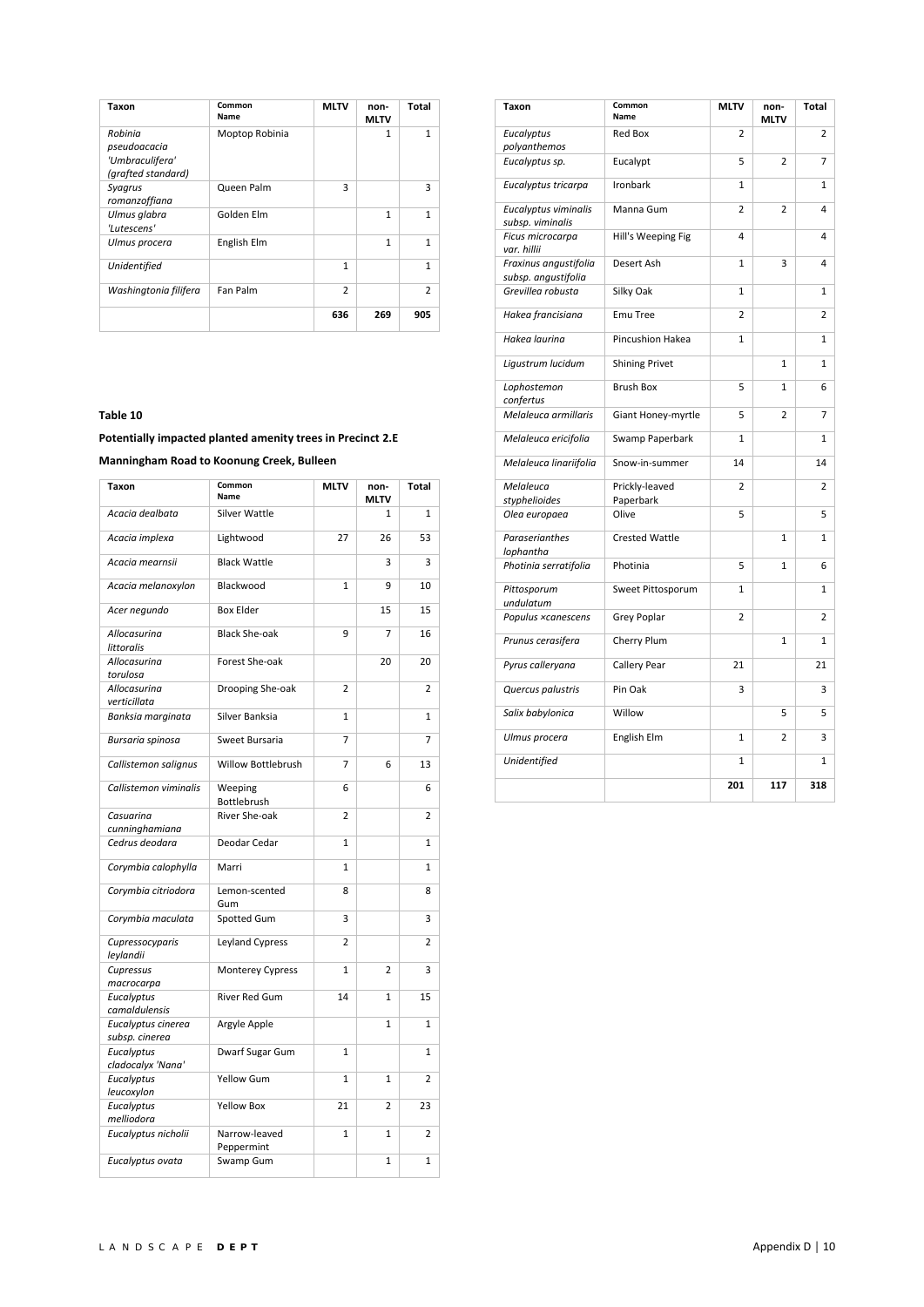#### **Planned removals of planted amenity trees in**

# **Precinct 3.F Hoddle Street to Belford Road**

| Taxon                                                        | Common<br>Name                                       | MLTV           | non-<br><b>MLTV</b> | Total          |
|--------------------------------------------------------------|------------------------------------------------------|----------------|---------------------|----------------|
| Acacia baileyana                                             | Cootamundra<br>Wattle                                |                | 3                   | 3              |
| Acacia dealbata                                              | Silver Wattle                                        |                | $\mathbf{1}$        | $\mathbf{1}$   |
| Acacia floribunda                                            | White Sallow<br>Wattle                               |                | 7                   | $\overline{7}$ |
| Acacia implexa                                               | Lightwood                                            | 6              | 2                   | 8              |
| Acacia melanoxylon                                           | Blackwood                                            | 37             |                     | 37             |
| Acacia saligna                                               | Orange Wattle                                        |                | 1                   | $\mathbf{1}$   |
| Allocasurina<br>verticillata                                 | Drooping She-oak                                     | 4              |                     | 4              |
| Casuarina                                                    | River She-oak                                        | 2              |                     | 2              |
| cunninghamiana                                               |                                                      |                |                     |                |
| Casuarina glauca                                             | Swamp She-oak                                        | 71             | 20                  | 91             |
| Corymbia citriodora                                          | Lemon-scented<br>Gum                                 | 14             |                     | 14             |
| Corymbia maculata                                            | Spotted Gum                                          | 10             |                     | 10             |
| Eucalyptus<br>camaldulensis                                  | River Red Gum                                        | 200            | 4                   | 204            |
| Eucalyptus<br>cladocalyx                                     | Sugar Gum                                            | 10             |                     | 10             |
| Eucalyptus                                                   | Dwarf Sugar Gum                                      | 3              |                     | 3              |
| cladocalyx 'Nana'<br>Eucalyptus cornuta                      | Yate                                                 | $\overline{2}$ | $\overline{1}$      | 3              |
| Eucalyptus<br>lehmannii                                      | <b>Bushy Yate</b>                                    |                | 1                   | 1              |
| Eucalyptus                                                   | Yellow Gum                                           | 13             | 9                   | 22             |
| leucoxylon<br>Eucalyptus<br>leucoxylon subsp.<br>megalocarpa | Large-fruited South<br><b>Australian Blue</b><br>Gum | $\overline{2}$ | 2                   | 4              |
| Eucalyptus<br>melliodora                                     | <b>Yellow Box</b>                                    | $\mathbf{1}$   | $\mathbf{1}$        | $\overline{2}$ |
| Eucalyptus<br>polyanthemos                                   | <b>Red Box</b>                                       | $\mathbf{1}$   |                     | $\mathbf{1}$   |
| Eucalyptus<br>sideroxylon                                    | <b>Red Ironbark</b>                                  | $\mathbf{1}$   |                     | $\mathbf{1}$   |
| Eucalyptus sp.                                               | Eucalypt                                             | 9              |                     | 9              |
| Hakea drupacea                                               | Sweet Hakea                                          | 6              | 1                   | 7              |
| Melaleuca armillaris                                         | Giant Honey-myrtle                                   | 10             | 94                  | 104            |
| Melaleuca bracteata<br>'Revolution Gold'                     | <b>Black Tea Tree</b>                                | 1              |                     | 1              |
| Melaleuca                                                    | Prickly-leaved                                       | 6              |                     | 6              |
| styphelioides<br>Schinus areira                              | Paperbark<br>Peppercorn Tree                         | $\overline{2}$ | 2                   | 4              |
|                                                              |                                                      |                |                     |                |
|                                                              |                                                      | 411            | 149                 | 560            |

#### **Table 12**

# **Potentially impacted planted amenity trees in Precinct 3.F Hoddle Street to Belford Road**

| Taxon                                         | Common<br>Name                         | <b>MLTV</b>    | non-<br>MLTV   | Total |
|-----------------------------------------------|----------------------------------------|----------------|----------------|-------|
| Acacia baileyana                              | Cootamundra<br>Wattle                  | 1              | 1              | 2     |
| Acacia elata                                  | Cedar Wattle                           |                | 5              | 5     |
| Acacia floribunda                             | White Sallow<br>Wattle                 |                | $\mathbf{1}$   | 1     |
| Acacia implexa                                | Lightwood                              | 31             | 51             | 82    |
| Acacia mearnsii                               | <b>Black Wattle</b>                    |                | 14             | 14    |
| Acacia melanoxylon                            | Blackwood                              | 23             | 43             | 66    |
| Acacia pycnantha                              | Golden Wattle                          | 8              | 12             | 20    |
| Allocasurina<br>littoralis                    | <b>Black She-oak</b>                   | 8              |                | 8     |
| Allocasurina<br>verticillata                  | Drooping She-oak                       | 35             | 11             | 46    |
| Banksia integrifolia                          | Coast Banksia                          | 3              |                | 3     |
| Bursaria spinosa                              | Sweet Bursaria                         |                | 2              | 2     |
| Callistemon salignus                          | Willow Bottlebrush                     | $\overline{2}$ | 3              | 5     |
| Callistemon viminalis                         | Weeping<br>Bottlebrush                 | 4              | 1              | 5     |
| Casuarina                                     | River She-oak                          | 4              | $\overline{2}$ | 6     |
| cunninghamiana<br>Casuarina glauca            | Swamp She-oak                          | 31             |                | 31    |
| Cedrus deodara                                | Deodar Cedar                           | $\mathbf{1}$   |                | 1     |
| Citrus limon                                  | Lemon                                  |                | $\mathbf{1}$   | 1     |
| Corymbia citriodora                           | Lemon-scented                          | 6              |                | 6     |
| Corymbia ficifolia                            | Gum<br>Red Flowering Gum               |                | 2              | 2     |
| Corymbia maculata                             | Spotted Gum                            | 273            | 16             | 289   |
| Cupressus<br>sempervirens Stricta             | <b>Italian Cypress</b>                 | 2              |                | 2     |
| Group<br>Cupressus torulosa                   | <b>Bhutan Cypress</b>                  | 3              |                | 3     |
| Eucalyptus                                    | Southern                               | 3              | 3              | 6     |
| botryoides                                    | Mahogany                               |                |                |       |
| Eucalyptus<br>camaldulensis                   | River Red Gum                          | 359            | 69             | 428   |
| Eucalyptus<br>cladocalyx                      | Sugar Gum                              | 91             | 6              | 97    |
| Eucalyptus<br>cladocalyx 'Nana'               | Dwarf Sugar Gum                        | 8              | 1              | 9     |
| Eucalyptus<br>conferruminata                  | <b>Bald Island Marlock</b>             | 1              | 1              | 2     |
| Eucalyptus globulus                           | Southern Blue Gum                      | 12             | 3              | 15    |
| Eucalyptus globulus                           | Southern Blue Gum                      | 1              |                | 1     |
| subsp. globulus<br>Eucalyptus                 | <b>Yellow Gum</b>                      | 14             | 4              | 18    |
| leucoxylon<br>Eucalyptus<br>leucoxylon subsp. | <b>Yellow Gum</b>                      | 4              | 2              | 6     |
| leucoxylon<br>Eucalyptus<br>leucoxylon subsp. | Large-fruited South<br>Australian Blue | 3              |                | 3     |
| megalocarpa<br>Eucalyptus                     | Gum<br><b>Brittle Gum</b>              | $\overline{7}$ |                | 7     |
| mannifera                                     |                                        |                |                |       |
| Eucalyptus<br>melliodora                      | <b>Yellow Box</b>                      | 55             | 37             | 92    |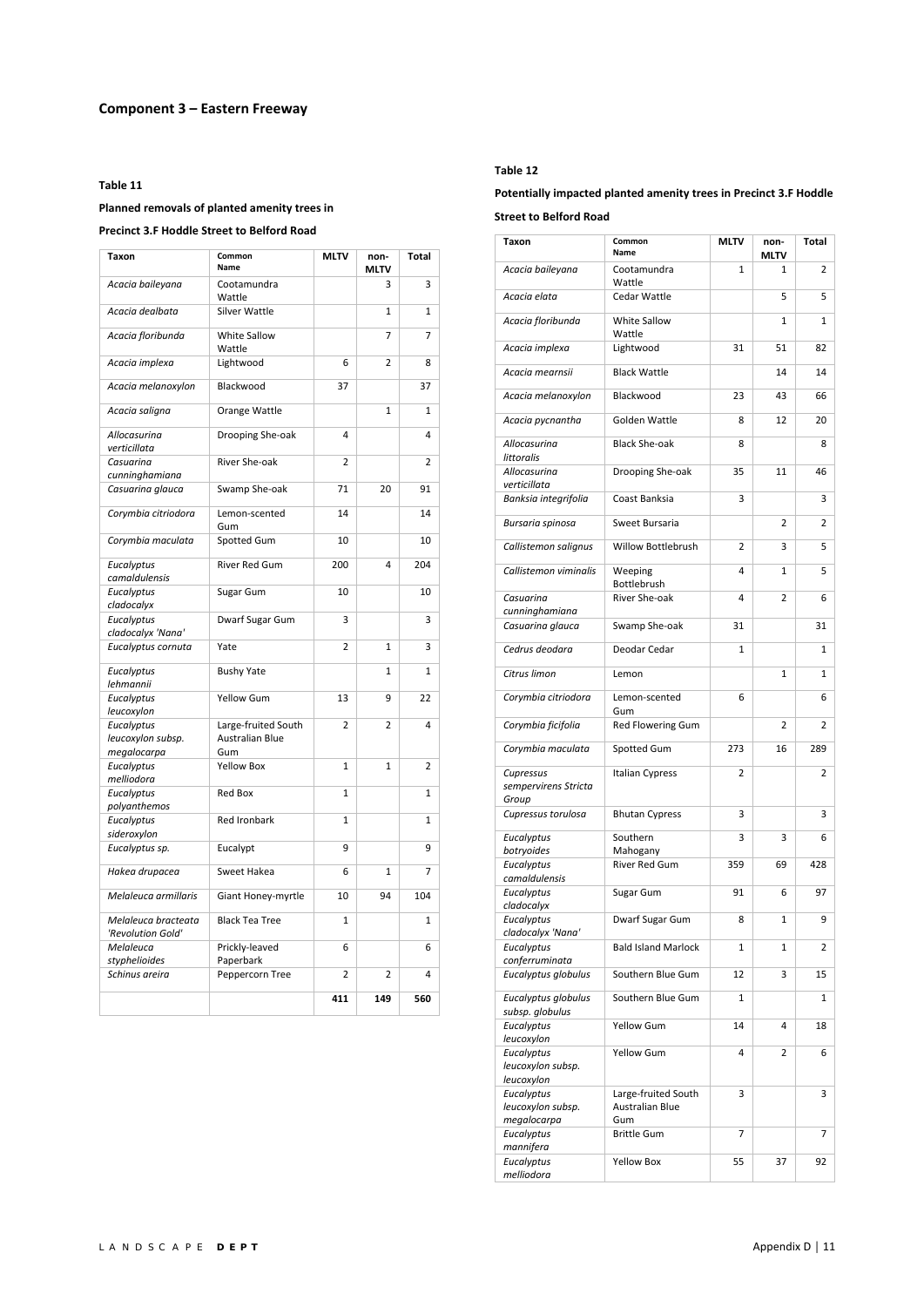| Taxon                                        | Common<br>Name              | <b>MLTV</b> | non-<br>MLTV | <b>Total</b>   |
|----------------------------------------------|-----------------------------|-------------|--------------|----------------|
| Eucalyptus nicholii                          | Narrow-leaved<br>Peppermint |             | 1            | $\mathbf{1}$   |
| Eucalyptus obliqua                           | Messmate                    | 2           |              | 2              |
| Eucalyptus<br>occidentalis                   | Swamp Yate                  | 33          | 1            | 34             |
| Eucalyptus ovata                             | Swamp Gum                   | 8           | 3            | 11             |
| Eucalyptus robusta                           | Swamp Mahogany              | 1           | 1            | $\overline{2}$ |
| Eucalyptus<br>sideroxylon                    | <b>Red Ironbark</b>         | 63          | 11           | 74             |
| Eucalyptus sp.                               | Eucalypt                    | 65          | 15           | 80             |
| Eucalyptus<br>spathulata                     | Swamp Mallet                | 3           | 1            | 4              |
| Eucalyptus tricarpa                          | Ironbark                    | 4           |              | 4              |
| Eucalyptus viminalis<br>subsp. viminalis     | Manna Gum                   | 1           |              | $\mathbf{1}$   |
| Fraxinus angustifolia<br>subsp. angustifolia | Desert Ash                  | 1           | 52           | 53             |
| Grevillea robusta                            | Silky Oak                   | 1           |              | $\mathbf{1}$   |
| Hymenosporum<br>flavum                       | Native Frangipani           |             | 1            | 1              |
| Lagunaria<br>patersonia                      | Norfolk Island<br>Hibiscus  |             | $\mathbf{1}$ | $\mathbf{1}$   |
| Lophostemon                                  | <b>Brush Box</b>            | 42          | 1            | 43             |
| confertus<br>Melaleuca armillaris            | Giant Honey-myrtle          | 15          | 429          | 444            |
| Melaleuca ericifolia                         | Swamp Paperbark             |             | 1            | $\mathbf{1}$   |
| Melaleuca linariifolia                       | Snow-in-summer              |             | 2            | 2              |
| Melaleuca nesophila                          | Showy Honey-<br>myrtle      |             | 3            | 3              |
| Melaleuca<br>styphelioides                   | Prickly-leaved<br>Paperbark | 16          | 16           | 32             |
| Olea europaea                                | African Olive               |             | 2            | 2              |
| subsp. africana<br>Phoenix canariensis       | Canary Island Date          | 1           |              | $\mathbf{1}$   |
| Pittosporum                                  | Palm<br>Sweet Pittosporum   |             | 60           | 60             |
| undulatum                                    |                             |             |              |                |
| Platanus orientalis                          | <b>Oriental Plane</b>       |             | 2            | 2              |
| Platanus x acerifolia                        | London Plane                | 1           |              | 1              |
| Populus ×canescens                           | <b>Grey Poplar</b>          | 15          |              | 15             |
| Populus alba                                 | White Poplar                |             | 1            | 1              |
| Populus nigra var.<br>italica                | Lombardy Poplar             | 2           | 7            | 9              |
| Populus sp.                                  | Poplar                      |             | 1            | 1              |
| Prunus cerasifera                            | Cherry Plum                 | 1           |              | 1              |
| Prunus sp.                                   | <b>Flowering Plum</b>       |             | 1            | $\mathbf{1}$   |
| Prunus x domestica                           | European Plum               |             | 1            | 1              |
| Quercus robur                                | English Oak                 | 1           |              | 1              |
| Schinus areira                               | Peppercorn Tree             | 2           | 6            | 8              |
| Ulmus glabra                                 | Wych Elm                    | 1           |              | 1              |
| Ulmus procera                                | English Elm                 | 4           |              | 4              |
|                                              |                             | 1276        | 911          | 2187           |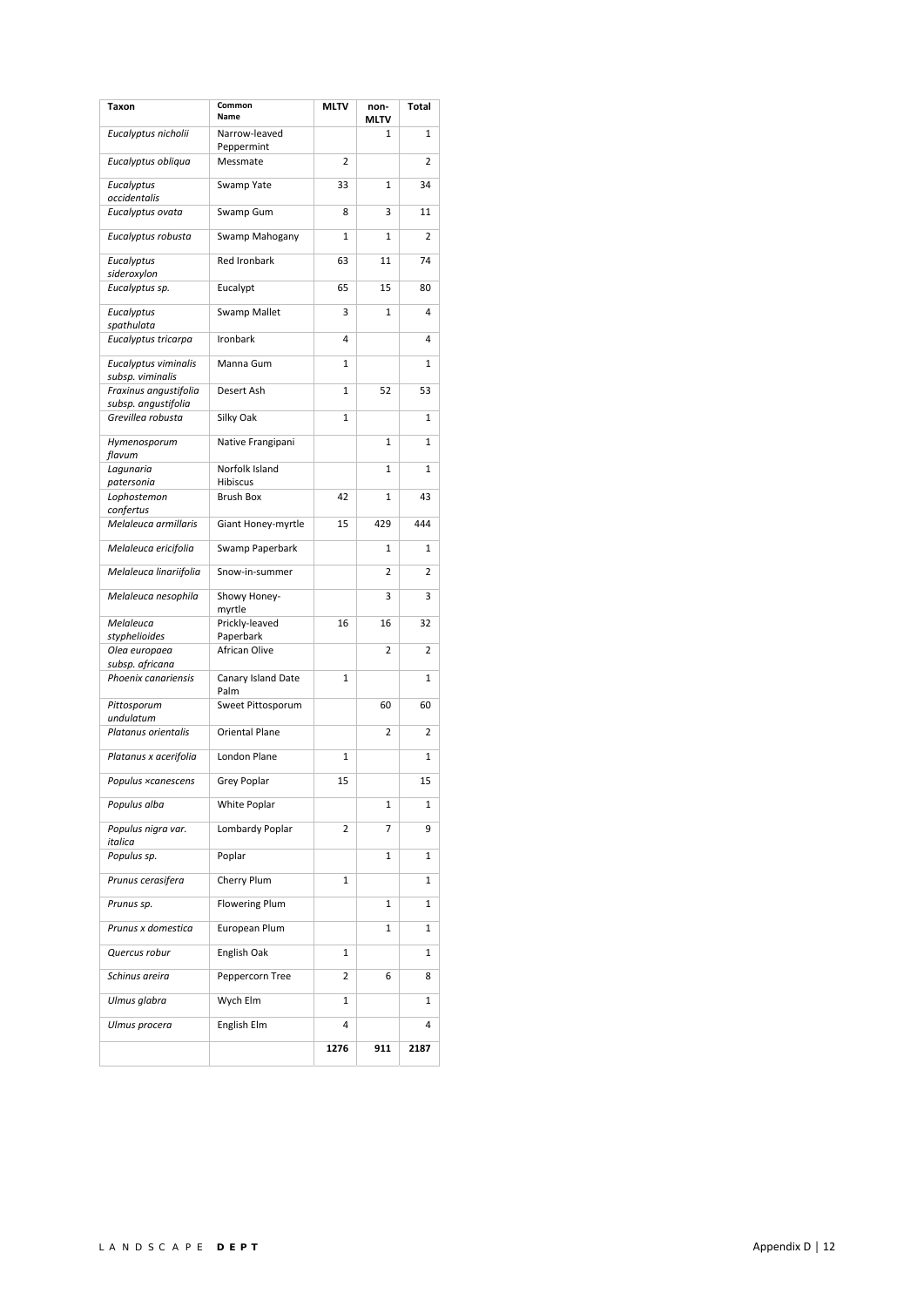# **Planned removals of planted amenity trees in**

**Precinct 3.G Belford Road to Bulleen Interchange** 

| Taxon                                         | Common<br>Name                         | <b>MLTV</b>    | non-<br>MLTV | Total |
|-----------------------------------------------|----------------------------------------|----------------|--------------|-------|
| Acacia baileyana                              | Cootamundra<br>Wattle                  |                | 12           | 12    |
| Acacia dealbata                               | <b>Silver Wattle</b>                   | 6              | 13           | 19    |
| Acacia floribunda                             | White Sallow<br>Wattle                 |                | 1            | 1     |
| Acacia howittii                               | <b>Sticky Wattle</b>                   |                | $\mathbf{1}$ | 1     |
| Acacia implexa                                | Lightwood                              | 46             | 26           | 72    |
| Acacia longifolia                             | Sallow Wattle                          |                | 6            | 6     |
| Acacia mearnsii                               | <b>Black Wattle</b>                    | 4              | 14           | 18    |
| Acacia melanoxylon                            | Blackwood                              | 17             | 12           | 29    |
| Acacia pycnantha                              | Golden Wattle                          | 2              | 7            | 9     |
| Acacia saligna                                | Orange Wattle                          |                | 4            | 4     |
| Acacia sp.                                    | Wattle                                 |                | 5            | 5     |
| Allocasurina<br>littoralis                    | <b>Black She-oak</b>                   | 1              |              | 1     |
| Allocasurina<br>verticillata                  | Drooping She-oak                       | 60             | 5            | 65    |
| Angophora costata                             | Sydney Red Gum                         | 18             | 4            | 22    |
| Bursaria spinosa                              | Sweet Bursaria                         |                | 1            | 1     |
| Callistemon salignus                          | Willow Bottlebrush                     |                | 2            | 2     |
| Casuarina<br>cunninghamiana                   | River She-oak                          | 53             |              | 53    |
| Casuarina glauca                              | Swamp She-oak                          | 17             |              | 17    |
| Corymbia citriodora                           | Lemon-scented<br>Gum                   | 22             | 2            | 24    |
| Corymbia maculata                             | Spotted Gum                            | 167            | 40           | 207   |
| Cupressus glabra                              | Arizona Cypress                        | 4              |              | 4     |
| Cupressus<br>macrocarpa                       | <b>Monterey Cypress</b>                | $\mathbf{1}$   | 1            | 2     |
| Eucalyptus                                    | Southern                               | 2              |              | 2     |
| botryoides<br>Eucalyptus                      | Mahogany<br>River Red Gum              | 376            | 144          | 520   |
| camaldulensis                                 |                                        |                |              |       |
| Eucalyptus<br>cladocalyx                      | Sugar Gum                              | 51             | 3            | 54    |
| Eucalyptus<br>cladocalyx 'Nana'               | Dwarf Sugar Gum                        | 4              |              | 4     |
| Eucalyptus<br>conferruminata                  | <b>Bald Island Marlock</b>             |                | 1            | 1     |
| Eucalyptus cornuta                            | Yate                                   | $\overline{2}$ | 1            | 3     |
| Eucalyptus<br>eremophila                      | Sand Mallee                            | 2              |              | 2     |
| Eucalyptus globulus                           | Southern Blue Gum                      | 1              |              | 1     |
| Eucalyptus<br>leucoxylon                      | Yellow Gum                             | 38             | 14           | 52    |
| Eucalyptus<br>leucoxylon subsp.               | <b>Yellow Gum</b>                      | 2              |              | 2     |
| leucoxylon<br>Eucalyptus<br>leucoxylon subsp. | Large-fruited South<br>Australian Blue | 1              |              | 1     |
| megalocarpa<br>Eucalyptus<br>macrorhyncha     | Gum<br><b>Red Stringybark</b>          | 1              |              | 1     |
| Eucalyptus<br>mannifera                       | <b>Brittle Gum</b>                     | 2              |              | 2     |
| Eucalyptus<br>melliodora                      | <b>Yellow Box</b>                      | 53             | 8            | 61    |
| Eucalyptus nicholii                           | Narrow-leaved<br>Peppermint            | 3              | 1            | 4     |

| Taxon                                        | Common<br>Name                    | <b>MLTV</b>    | non-<br><b>MLTV</b> | Total          |
|----------------------------------------------|-----------------------------------|----------------|---------------------|----------------|
| Eucalyptus ovata                             | Swamp Gum                         | $\mathbf{1}$   | 1                   | $\overline{2}$ |
| Eucalyptus platypus                          | Moort                             | $\overline{2}$ |                     | $\overline{2}$ |
| Eucalyptus<br>sideroxylon                    | <b>Red Ironbark</b>               | 46             | 6                   | 52             |
| Eucalyptus sp.                               | Eucalypt                          | 8              | 61                  | 69             |
| Eucalyptus<br>spathulata                     | <b>Swamp Mallet</b>               | 22             | $\overline{2}$      | 24             |
| Eucalyptus tricarpa                          | Ironbark                          | $\mathbf{1}$   |                     | 1              |
| Eucalyptus viminalis<br>subsp. viminalis     | Manna Gum                         | 8              |                     | 8              |
| Fraxinus angustifolia<br>subsp. angustifolia | Desert Ash                        | $\mathbf{1}$   | $\overline{2}$      | 3              |
| Grevillea robusta                            | Silky Oak                         |                | $\mathbf{1}$        | 1              |
| Lagunaria<br>patersonia                      | Norfolk Island<br><b>Hibiscus</b> | 1              |                     | 1              |
| Lophostemon<br>confertus                     | <b>Brush Box</b>                  | 1              |                     | 1              |
| Melaleuca<br>alternifolia                    | Narrow-leaved<br>Papaerbark       | $\mathbf{1}$   |                     | $\mathbf{1}$   |
| Melaleuca armillaris                         | Giant Honey-myrtle                | 45             | 159                 | 204            |
| Melaleuca linariifolia                       | Snow-in-summer                    | 11             | 5                   | 16             |
| Melaleuca nesophila                          | Showy Honey-<br>myrtle            | $\mathbf{1}$   | 3                   | 4              |
| Melaleuca<br>styphelioides                   | Prickly-leaved<br>Paperbark       | 37             | $\mathbf{1}$        | 38             |
| Melia azedarach                              | <b>White Cedar</b>                |                | $\mathbf{1}$        | 1              |
| Pinus canariensis                            | Canary Island Pine                | $\mathbf{1}$   |                     | $\mathbf{1}$   |
| Pinus pinaster                               | <b>Maritime Pine</b>              | $\mathbf{1}$   |                     | $\mathbf{1}$   |
| Pinus radiata                                | Monterey Pine                     | 3              |                     | 3              |
| Populus simonii                              | Chinese Poplar                    |                | 3                   | 3              |
| Quercus palustris                            | Pin Oak                           | $\mathbf{1}$   |                     | 1              |
|                                              |                                   | 1148           | 573                 | 1721           |

# **Table 14**

**Potentially impacted planted amenity trees in** 

**Precinct 3.G Belford Road to Bulleen Interchange** 

| Taxon                            | Common<br>Name           | <b>MLTV</b>  | non-<br><b>MLTV</b> | Total        |
|----------------------------------|--------------------------|--------------|---------------------|--------------|
| Acacia baileyana                 | Cootamundra<br>Wattle    |              | 3                   | 3            |
| Acacia decurrens                 | Early Green Wattle       |              | 1                   | $\mathbf{1}$ |
| Acacia implexa                   | Lightwood                | 60           | 9                   | 69           |
| Acacia mearnsii                  | <b>Black Wattle</b>      |              | 24                  | 24           |
| Acacia melanoxylon               | Blackwood                | 7            | 33                  | 40           |
| Acacia pycnantha                 | Golden Wattle            | $\mathbf{1}$ |                     | $\mathbf{1}$ |
| Allocasurina<br>littoralis       | <b>Black She-oak</b>     | 16           |                     | 16           |
| Allocasurina<br>verticillata     | Drooping She-oak         | 17           | 10                  | 27           |
| Angophora costata                | Sydney Red Gum           | $\mathbf{1}$ |                     | $\mathbf{1}$ |
| <b>Brachychiton</b><br>populneus | Kurrajong                | $\mathbf{1}$ |                     | $\mathbf{1}$ |
| Corymbia citriodora              | Lemon-scented<br>Gum     | 10           | 3                   | 13           |
| Corymbia ficifolia               | <b>Red Flowering Gum</b> |              | $\mathbf{1}$        | $\mathbf{1}$ |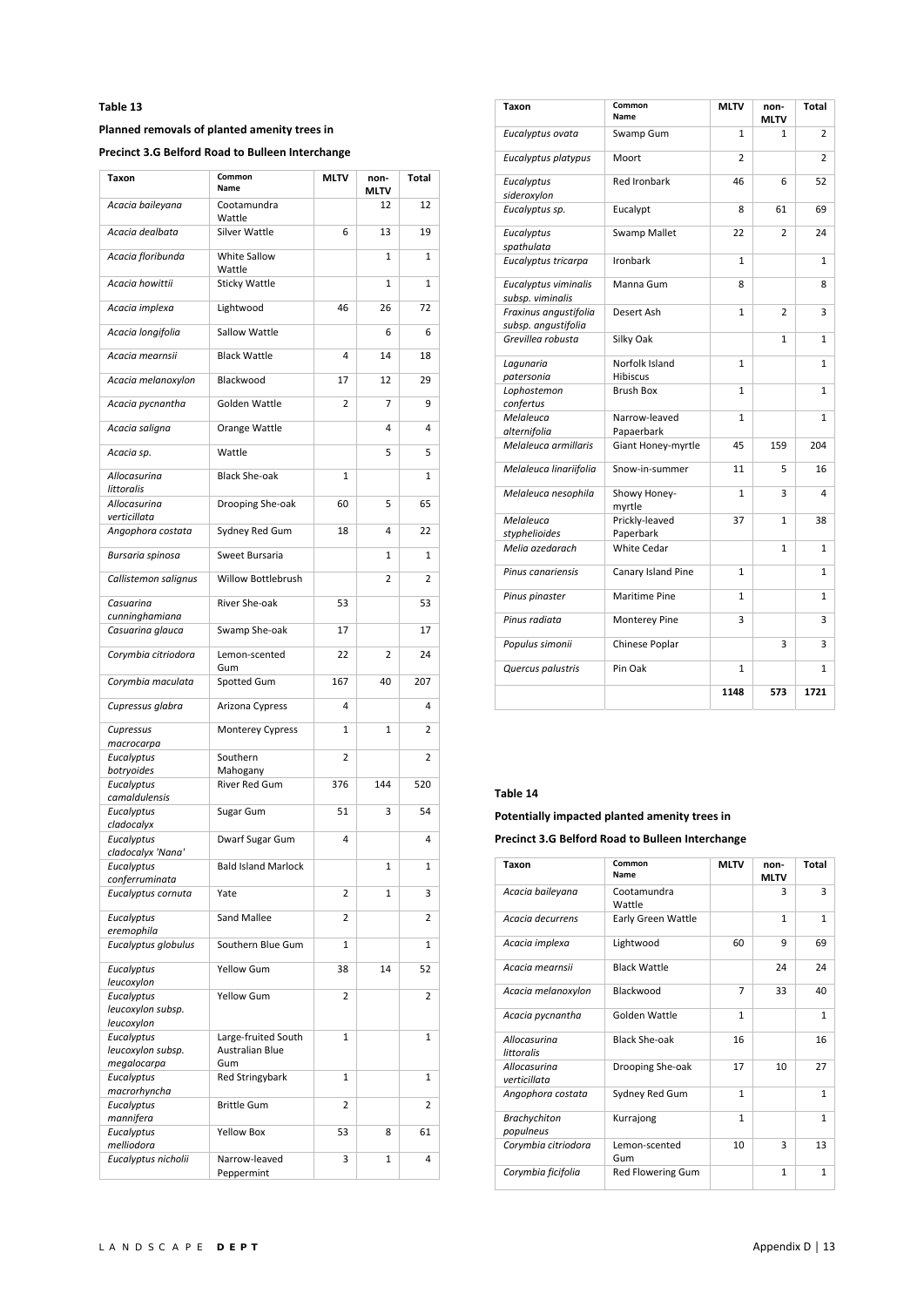| Taxon                                          | Common<br><b>Name</b>                         | <b>MLTV</b> | non-<br>MLTV   | Total |
|------------------------------------------------|-----------------------------------------------|-------------|----------------|-------|
| Corymbia maculata                              | Spotted Gum                                   | 74          | 17             | 91    |
| Cupressus<br>macrocarpa                        | <b>Monterey Cypress</b>                       | 1           |                | 1     |
| Cupressus torulosa                             | <b>Bhutan Cypress</b>                         | 19          |                | 19    |
| Eriobotrya japonica                            | Loquat                                        | 1           |                | 1     |
| Eucalyptus                                     | Southern                                      | 6           | 8              | 14    |
| botryoides<br>Eucalyptus                       | Mahogany<br><b>River Red Gum</b>              | 171         | 83             | 254   |
| camaldulensis<br>Eucalyptus                    | Sugar Gum                                     | 13          | 6              | 19    |
| cladocalyx<br>Eucalyptus                       | Dwarf Sugar Gum                               |             | 1              | 1     |
| cladocalyx 'Nana'<br>Eucalyptus                | <b>Bald Island Marlock</b>                    | 8           | $\overline{2}$ | 10    |
| conferruminata                                 |                                               |             |                |       |
| Eucalyptus globulus                            | Southern Blue Gum                             |             | 1              | 1     |
| Eucalyptus globulus<br>subsp. maidenii         | Maiden's Gum                                  | 1           |                | 1     |
| Eucalyptus<br>leucoxylon                       | Yellow Gum                                    | 49          | 16             | 65    |
| Eucalyptus<br>leucoxylon subsp.<br>leucoxylon  | Yellow Gum                                    |             | 5              | 5     |
| Eucalyptus<br>leucoxylon subsp.<br>megalocarpa | Large-fruited South<br>Australian Blue<br>Gum | 2           | 3              | 5     |
| Eucalyptus<br>melliodora                       | <b>Yellow Box</b>                             | 45          | 5              | 50    |
| Eucalyptus nicholii                            | Narrow-leaved                                 | 1           |                | 1     |
| Eucalyptus                                     | Peppermint<br>Swamp Yate                      | 14          | 4              | 18    |
| occidentalis<br>Eucalyptus ovata               | Swamp Gum                                     |             | 1              | 1     |
| Eucalyptus                                     | Red Box                                       | 29          | 10             | 39    |
| polyanthemos<br>Eucalyptus radiata             | Narrow-leaved                                 | 8           | 1              | 9     |
| Eucalyptus                                     | Peppermint<br>Red Ironbark                    | 12          | $\overline{2}$ | 14    |
| sideroxylon<br>Eucalyptus sp.                  | Eucalypt                                      | 8           | 1              | 9     |
| Eucalyptus                                     | <b>Swamp Mallet</b>                           | 20          |                | 20    |
| spathulata<br>Eucalyptus tricarpa              | Ironbark                                      | 1           |                | 1     |
| Eucalyptus viminalis                           |                                               |             |                |       |
| subsp. viminalis                               | Manna Gum                                     | 1           |                | 1     |
| Eucalyptus viridis                             | <b>Green Mallee</b>                           | 1           |                | 1     |
| Fraxinus angustifolia<br>subsp. angustifolia   | Desert Ash                                    |             | 1              | 1     |
| Grevillea robusta                              | Silky Oak                                     | 8           | 5              | 13    |
| Lophostemon<br>confertus                       | <b>Brush Box</b>                              |             | 1              | 1     |
| Melaleuca armillaris                           | Giant Honey-myrtle                            | 23          | 200            | 223   |
| Melaleuca bracteata                            | <b>Black Tea Tree</b>                         |             | 1              | 1     |
| Melaleuca ericifolia                           | Swamp Paperbark                               |             | 1              | 1     |
| Melaleuca linariifolia                         | Snow-in-summer                                |             | 7              | 7     |
| Melaleuca<br>styphelioides                     | Prickly-leaved<br>Paperbark                   | 29          | 4              | 33    |
| Photinia serratifolia                          | Photinia                                      |             | 1              | 1     |
| Pittosporum<br>undulatum                       | Sweet Pittosporum                             |             | 15             | 15    |
| Platanus x acerifolia                          | London Plane                                  | 6           |                | 6     |
| Prunus cerasifera                              | Cherry Plum                                   |             | 3              | 3     |
| Prunus cerasifera<br>'Nigra'                   | Cherry Plum                                   |             | 1              | 1     |
| Quercus canariensis                            | Algerian Oak                                  |             | 1              | 1     |

| Taxon                                  | Common<br>Name  | <b>MLTV</b>    | non-<br><b>MLTV</b> | Total          |
|----------------------------------------|-----------------|----------------|---------------------|----------------|
| Quercus canariensis<br>x Quercus robur | Hybrid Oak      |                | 1                   | 1              |
| Quercus robur                          | English Oak     | $\mathbf{1}$   |                     | 1              |
| Schinus areira                         | Peppercorn Tree | $\mathbf{1}$   |                     | 1              |
| Syzygium<br>paniculatum                | Magenta Cherry  | $\overline{2}$ |                     | $\overline{2}$ |
| Ulmus glabra                           | Wych Elm        |                | 1                   | 1              |
|                                        |                 | 668            | 493                 | 1161           |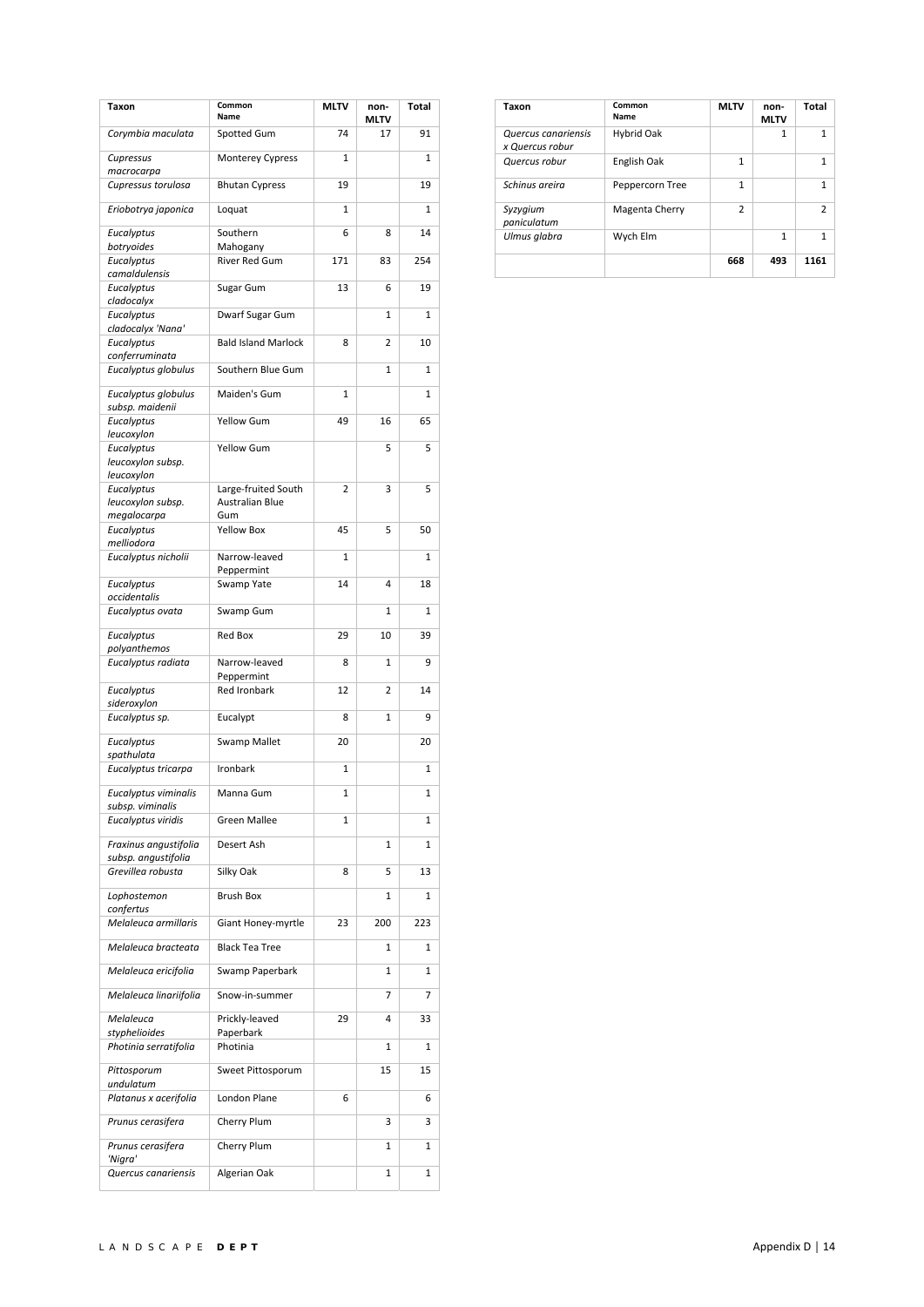#### **Planned removals of planted amenity trees in**

**Precinct 3.H Bulleen Interchange to Doncaster Road** 

| Taxon                                      | Common<br>Name                  | <b>MLTV</b>  | non-<br>MLTV | Total          |
|--------------------------------------------|---------------------------------|--------------|--------------|----------------|
| Acacia baileyana                           | Cootamundra<br>Wattle           |              | 2            | 2              |
| Acacia dealbata                            | Silver Wattle                   | $\mathbf{1}$ | 47           | 48             |
| Acacia floribunda                          | White Sallow<br>Wattle          |              | 2            | 2              |
| Acacia implexa                             | Lightwood                       | 19           | 38           | 57             |
| Acacia iteaphylla                          | <b>Flinders Range</b><br>Wattle |              | 1            | 1              |
| Acacia mearnsii                            | <b>Black Wattle</b>             | 2            | 11           | 13             |
| Acacia melanoxylon                         | Blackwood                       | 5            | 10           | 15             |
| Acacia pycnantha                           | Golden Wattle                   | 3            | 22           | 25             |
| Acacia saligna                             | Orange Wattle                   |              | 5            | 5              |
| Acacia sp.                                 | Wattle                          |              | 16           | 16             |
| Acer negundo                               | <b>Box Elder</b>                | 1            | 1            | $\overline{2}$ |
| Allocasurina<br>littoralis                 | <b>Black She-oak</b>            | 23           | 12           | 35             |
| Allocasurina<br>verticillata               | Drooping She-oak                | 1            | 15           | 16             |
| Bursaria spinosa                           | Sweet Bursaria                  | 7            | 8            | 15             |
| Callistemon citrinus                       | Crimson<br>Bottlebrush          |              | 6            | 6              |
| Callistemon salignus                       | Willow Bottlebrush              | 1            |              | 1              |
| Callistemon sp.                            | Bottlebrush                     | 3            |              | 3              |
| Callistemon viminalis                      | Weeping<br>Bottlebrush          | 2            |              | 2              |
| Casuarina                                  | River She-oak                   | 123          | 6            | 129            |
| cunninghamiana<br>Casuarina glauca         | Swamp She-oak                   | 38           | 6            | 44             |
| Corymbia citriodora                        | Lemon-scented                   | 4            |              | 4              |
| Corymbia maculata                          | Gum<br>Spotted Gum              | 73           | 14           | 87             |
| Cotoneaster                                | Cotoneaster                     |              | 1            | 1              |
| glaucophyllus<br>Crataegus                 | Hawthorn                        |              | $\mathbf{1}$ | $\mathbf{1}$   |
| monogyna                                   |                                 |              |              |                |
| Cupressus Iusitanica                       | <b>Mexican Cypress</b>          | 1            |              | 1              |
| Cupressus<br>macrocarpa                    | <b>Monterey Cypress</b>         |              | 1            | 1              |
| Cupressus<br>sempervirens Stricta<br>Group | <b>Italian Cypress</b>          | 5            |              | 5              |
| Eucalyptus<br>astringens                   | <b>Brown Mallet</b>             | 1            |              | 1              |
| Eucalyptus<br>botryoides                   | Southern<br>Mahogany            | 1            |              | 1              |
| Eucalyptus                                 | River Red Gum                   | 402          | 342          | 744            |
| camaldulensis<br>Eucalyptus cinerea        | Argyle Apple                    | 1            |              | 1              |
| subsp. cinerea<br>Eucalyptus               | Sugar Gum                       | 282          | 24           | 306            |
| cladocalyx<br>Eucalyptus crenulata         | <b>Buxton Gum</b>               |              | 1            | 1              |
| Eucalyptus                                 | Sand Mallee                     | 2            |              | 2              |
| eremophila                                 |                                 |              |              |                |
| Eucalyptus globulus                        | Southern Blue Gum               | 1            |              | 1              |
| Eucalyptus globulus<br>subsp. globulus     | Southern Blue Gum               | 1            |              | 1              |
| Eucalyptus globulus<br>subsp. maidenii     | Maiden's Gum                    | 1            |              | 1              |

| Taxon                                         | Common<br>Name                                | <b>MLTV</b>  | non-<br>MLTV | <b>Total</b> |
|-----------------------------------------------|-----------------------------------------------|--------------|--------------|--------------|
| Eucalyptus<br>goniocalyx                      | Long-leaved Box                               | 11           | 1            | 12           |
| Eucalyptus<br>leucoxylon                      | Yellow Gum                                    | 70           | 54           | 124          |
| Eucalyptus<br>leucoxylon subsp.               | <b>Yellow Gum</b>                             | 2            | 1            | 3            |
| leucoxylon<br>Eucalyptus<br>leucoxylon subsp. | Large-fruited South<br>Australian Blue<br>Gum | 8            |              | 8            |
| megalocarpa<br>Eucalyptus<br>macrorhyncha     | <b>Red Stringybark</b>                        | 1            |              | 1            |
| Eucalyptus<br>melliodora                      | <b>Yellow Box</b>                             | 153          | 22           | 175          |
| Eucalyptus nicholii                           | Narrow-leaved<br>Peppermint                   | 15           | 3            | 18           |
| Eucalyptus ovata                              | Swamp Gum                                     | 9            | 4            | 13           |
| Eucalyptus platypus                           | Moort                                         | 14           | 1            | 15           |
| Eucalyptus<br>polyanthemos                    | Red Box                                       | 30           | 42           | 72           |
| Eucalyptus<br>sideroxylon                     | Red Ironbark                                  | 9            | 18           | 27           |
| Eucalyptus sp.                                | Eucalypt                                      | 3            | 11           | 14           |
| Eucalyptus<br>spathulata                      | Swamp Mallet                                  | 24           | 4            | 28           |
| Eucalyptus viminalis<br>subsp. viminalis      | Manna Gum                                     | 6            | $\mathbf{1}$ | 7            |
| Fraxinus angustifolia<br>subsp. angustifolia  | Desert Ash                                    | 8            | 11           | 19           |
| Grevillea robusta                             | Silky Oak                                     |              | 4            | 4            |
| Hakea salicifolia                             | Willow-leaved<br>Hakea                        | 1            |              | 1            |
| Hakea sp.                                     | Hakea                                         | $\mathbf{1}$ |              | 1            |
| Ligustrum lucidum                             | <b>Shining Privet</b>                         |              | 8            | 8            |
| Lophostemon<br>confertus                      | <b>Brush Box</b>                              | 4            | 1            | 5            |
| Melaleuca<br>alternifolia                     | Narrow-leaved<br>Papaerbark                   | 2            |              | 2            |
| Melaleuca armillaris                          | Giant Honey-myrtle                            | 3            | 22           | 25           |
| Melaleuca ericifolia                          | Swamp Paperbark                               |              | 12           | 12           |
| Melaleuca linariifolia                        | Snow-in-summer                                |              | 2            | 2            |
| Melaleuca<br>styphelioides                    | Prickly-leaved<br>Paperbark                   | 20           | 47           | 67           |
| Myoporum insulare                             | Boobialla                                     | $\mathbf{1}$ |              | 1            |
| Olea europaea                                 | Olive                                         |              | 1            | 1            |
| Pinus pinaster                                | Maritime Pine                                 |              | 1            | 1            |
| Pinus radiata                                 | Monterey Pine                                 | 1            |              | 1            |
| Pittosporum<br>tenuifolium                    | Kohuhu                                        | 6            |              | 6            |
| Pittosporum<br>undulatum                      | Sweet Pittosporum                             | 1            | 10           | 11           |
| Platanus x acerifolia                         | London Plane                                  | 2            | 1            | 3            |
| Populus alba                                  | White Poplar                                  |              | 10           | 10           |
| Prunus cerasifera                             | Cherry Plum                                   | 1            |              | 1            |
| Prunus sp.                                    | <b>Flowering Plum</b>                         |              | 19           | 19           |
| Pyrus calleryana                              | Callery Pear                                  | 2            |              | 2            |
| Pyrus ussuriensis<br>Quercus canariensis      | Manchurian Pear                               | 1            | 12           | 12<br>1      |
| Quercus cerris                                | Algerian Oak<br>Turkey Oak                    |              | 1            | 1            |
| Quercus palustris                             | Pin Oak                                       | 69           | 12           | 81           |
|                                               |                                               |              |              |              |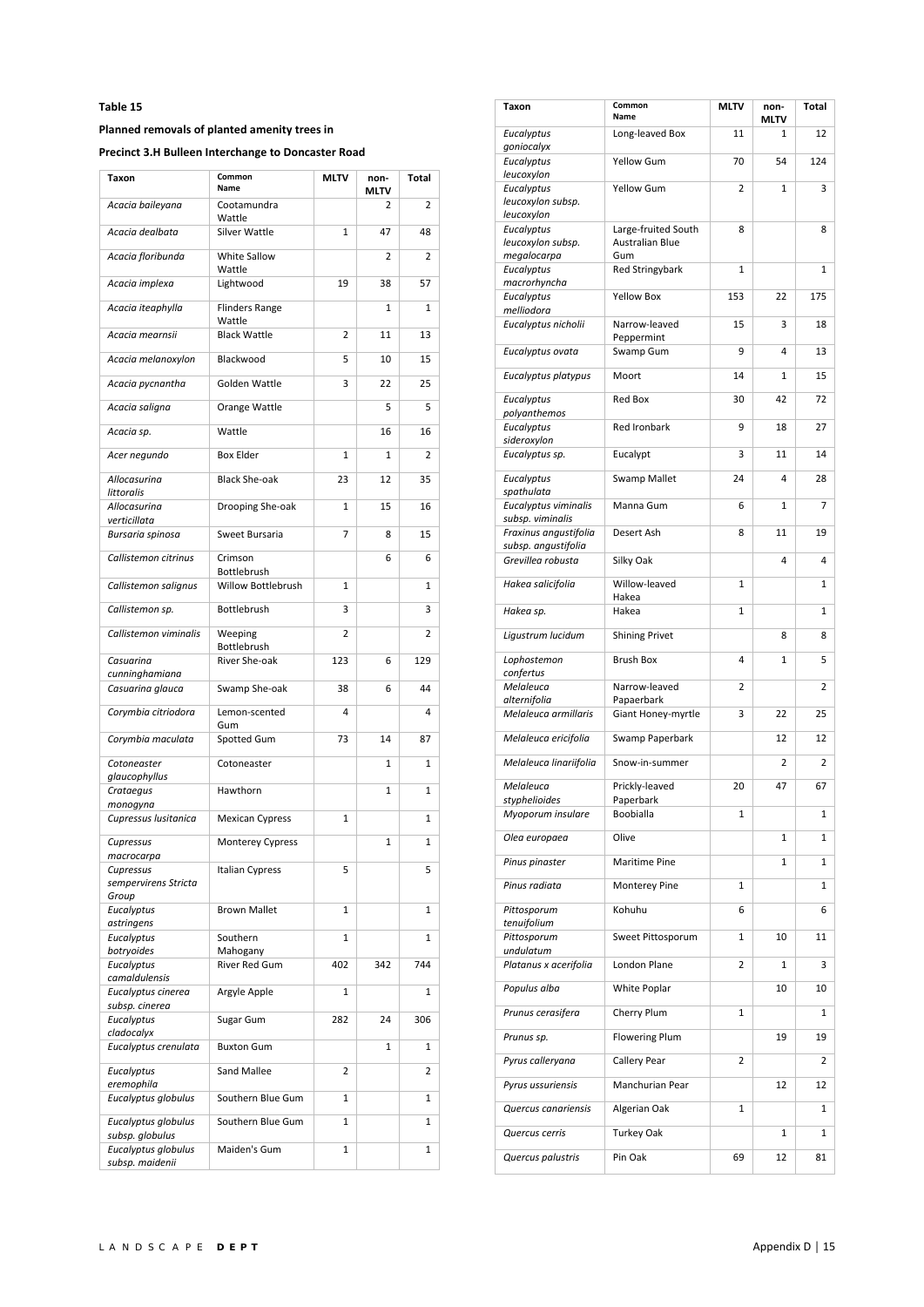| Taxon                                 | Common<br>Name   | <b>MLTV</b>    | non-<br><b>MLTV</b> | Total          |
|---------------------------------------|------------------|----------------|---------------------|----------------|
| Quercus robur                         | English Oak      | 1              |                     | 1              |
| Salix xsepulcralis var.<br>chrysocoma | Weeping Willow   |                | $\mathcal{P}$       | $\overline{2}$ |
| Ulmus minor                           | Small-leaved Elm |                | 30                  | 30             |
| Ulmus procera                         | English Elm      | $\overline{2}$ |                     | $\overline{2}$ |
| Unidentified                          |                  | 3              | 21                  | 24             |
|                                       |                  | 1488           | 981                 | 2469           |

**Potentially impacted planted amenity trees in** 

**Precinct 3.H Bulleen Interchange to Doncaster Road** 

| <b>Taxon</b>                         | Common<br>Name         | <b>MLTV</b>    | non-<br><b>MLTV</b> | Total        |
|--------------------------------------|------------------------|----------------|---------------------|--------------|
| Acacia dealbata                      | Silver Wattle          | 1              | 6                   | 7            |
| Acacia floribunda                    | White Sallow<br>Wattle |                | 1                   | $\mathbf{1}$ |
| Acacia implexa                       | Lightwood              | 6              | 18                  | 24           |
| Acacia mearnsii                      | <b>Black Wattle</b>    |                | 5                   | 5            |
| Acacia melanoxylon                   | Blackwood              | 9              | $\overline{2}$      | 11           |
| Acacia pycnantha                     | Golden Wattle          | 12             | 61                  | 73           |
| Acacia sp.                           | Wattle                 |                | $\mathbf{1}$        | 1            |
| Allocasurina<br>littoralis           | <b>Black She-oak</b>   | $\mathbf{1}$   | 9                   | 10           |
| Allocasurina<br>torulosa             | Forest She-oak         | 2              | $\overline{2}$      | 4            |
| Allocasurina<br>verticillata         | Drooping She-oak       |                | 4                   | 4            |
| Angophora costata                    | Sydney Red Gum         | 2              |                     | 2            |
| <b>Brachychiton</b><br>populneus     | Kurrajong              | 1              |                     | 1            |
| Bursaria spinosa                     | Sweet Bursaria         | 20             | $\overline{2}$      | 22           |
| Callistemon citrinus                 | Crimson<br>Bottlebrush |                | $\mathbf{1}$        | $\mathbf{1}$ |
| Callistemon salignus                 | Willow Bottlebrush     | $\overline{2}$ | $\overline{2}$      | 4            |
| Callistemon viminalis                | Weeping<br>Bottlebrush | 3              | 8                   | 11           |
| Casuarina<br>cunninghamiana          | River She-oak          | 26             |                     | 26           |
| Casuarina glauca                     | Swamp She-oak          | 8              | 6                   | 14           |
| Casuarina sp                         | She-oak                |                | $\overline{2}$      | 2            |
| Citrus japonica                      | Kumquat                | $\mathbf{1}$   |                     | 1            |
| Corymbia citriodora                  | Lemon-scented<br>Gum   | 14             |                     | 14           |
| Corymbia ficifolia                   | Red Flowering Gum      | 11             |                     | 11           |
| Corymbia maculata                    | Spotted Gum            | 14             | 4                   | 18           |
| Cupressus<br>macrocarpa              | Monterey Cypress       |                | $\mathbf{1}$        | $\mathbf{1}$ |
| Eucalyptus                           | Southern               | $\overline{1}$ |                     | $\mathbf{1}$ |
| botryoides                           | Mahogany               |                |                     |              |
| Eucalyptus                           | River Red Gum          | 165            | 143                 | 308          |
| camaldulensis                        |                        |                |                     |              |
| Eucalyptus cinerea<br>subsp. cinerea | Argyle Apple           |                | $\mathbf{1}$        | $\mathbf{1}$ |
| Eucalyptus<br>cladocalyx             | Sugar Gum              | 6              | 3                   | 9            |

| Taxon                                          | Common<br>Name                                | <b>MLTV</b> | non-<br><b>MLTV</b> | <b>Total</b> |
|------------------------------------------------|-----------------------------------------------|-------------|---------------------|--------------|
| Eucalyptus<br>cladocalyx 'Nana'                | Dwarf Sugar Gum                               | 1           |                     | 1            |
| Eucalyptus<br>conferruminata                   | <b>Bald Island Marlock</b>                    | 2           | $\mathbf{1}$        | 3            |
| Eucalyptus globulus                            | Southern Blue Gum                             | 5           |                     | 5            |
| Eucalyptus globulus<br>subsp. maidenii         | Maiden's Gum                                  | 2           |                     | 2            |
| Eucalyptus<br>leucoxylon                       | <b>Yellow Gum</b>                             | 53          | 6                   | 59           |
| Eucalyptus<br>leucoxylon subsp.<br>leucoxylon  | <b>Yellow Gum</b>                             |             | $\mathbf{1}$        | 1            |
| Eucalyptus<br>leucoxylon subsp.<br>megalocarpa | Large-fruited South<br>Australian Blue<br>Gum | 52          | 15                  | 67           |
| Eucalyptus<br>macrorhyncha                     | <b>Red Stringybark</b>                        | 6           | 1                   | 7            |
| Eucalyptus<br>mannifera                        | <b>Brittle Gum</b>                            | 3           |                     | 3            |
| Eucalyptus<br>melliodora                       | <b>Yellow Box</b>                             | 104         | 8                   | 112          |
| Eucalyptus nicholii                            | Narrow-leaved<br>Peppermint                   | 1           | 2                   | 3            |
| Eucalyptus ovata                               | Swamp Gum                                     | 4           |                     | 4            |
| Eucalyptus<br>polyanthemos                     | Red Box                                       | 4           | 14                  | 18           |
| Eucalyptus robusta                             | Swamp Mahogany                                | 1           |                     | 1            |
| Eucalyptus scoparia                            | Wallangarra White<br>Gum                      | 2           |                     | 2            |
| Eucalyptus<br>sideroxylon                      | <b>Red Ironbark</b>                           | 19          | 4                   | 23           |
| Eucalyptus sp.                                 | Eucalypt                                      | 10          | 14                  | 24           |
| Eucalyptus<br>spathulata                       | <b>Swamp Mallet</b>                           | 1           |                     | 1            |
| Eucalyptus viminalis<br>subsp. viminalis       | Manna Gum                                     | 10          | 1                   | 11           |
| Fraxinus angustifolia<br>subsp. angustifolia   | Desert Ash                                    | 3           | 2                   | 5            |
| Fraxinus angustifolia<br>subsp. oxycarpa       | Claret Ash                                    | 1           |                     | 1            |
| 'Raywood'<br>Grevillea robusta                 | Silky Oak                                     | 2           |                     | 2            |
| Ligustrum lucidum                              | <b>Shining Privet</b>                         |             | 1                   | 1            |
| Lophostemon<br>confertus                       | <b>Brush Box</b>                              | 12          |                     | 12           |
| Melaleuca                                      | Narrow-leaved                                 | 13          | 6                   | 19           |
| alternifolia<br>Melaleuca armillaris           | Papaerbark<br>Giant Honey-myrtle              | 5           | 4                   | 9            |
| Melaleuca linariifolia                         | Snow-in-summer                                | 15          |                     | 15           |
| Melaleuca                                      | Prickly-leaved<br>Paperbark                   | 56          | 1                   | 57           |
| styphelioides<br>Photinia serratifolia         | Photinia                                      | 1           |                     | 1            |
| Pittosporum<br>undulatum                       | Sweet Pittosporum                             |             | 1                   | 1            |
| Populus nigra var.<br>italica                  | Lombardy Poplar                               | 2           |                     | 2            |
| Prunus cerasifera                              | Cherry Plum                                   | 7           | 1                   | 8            |
| Prunus cerasifera<br>'Nigra'                   | Cherry Plum                                   | 2           | 1                   | 3            |
| Pyrus calleryana                               | Callery Pear                                  | 6           | 1                   | 7            |
| Quercus canariensis                            | Algerian Oak                                  | 1           |                     | 1            |
| Quercus palustris                              | Pin Oak                                       | 6           |                     | 6            |
| Quercus robur                                  | English Oak                                   | 2           |                     | 2            |
| Syzygium<br>floribundum                        | <b>Weeping Lilly Pilly</b>                    |             | 1                   | 1            |
| Tristaniopsis laurina                          | Water Gum                                     | 11          |                     | 11           |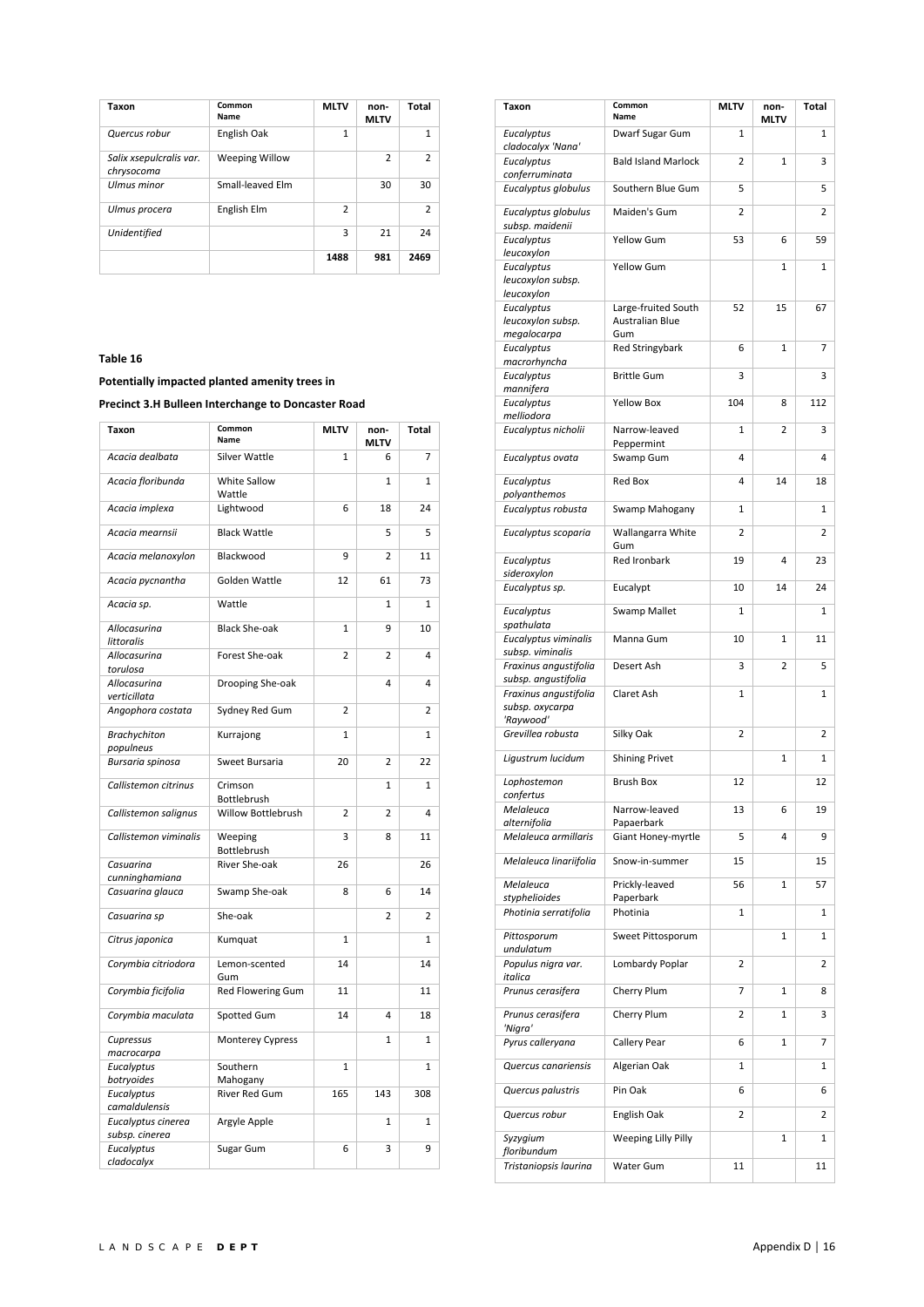| Taxon            | Common<br><b>Name</b> | <b>MLTV</b> | non-<br><b>MLTV</b> | Total |
|------------------|-----------------------|-------------|---------------------|-------|
| Ulmus parvifolia | Chinese Elm           |             |                     |       |
|                  |                       | 731         | 368                 | 1099  |

# **Planned removals of planted amenity trees in**

# **Precinct 3.I Doncaster Road to Tram Road**

| Taxon                                     | Common<br>Name          | <b>MLTV</b>    | non-<br>MLTV   | <b>Total</b>   |
|-------------------------------------------|-------------------------|----------------|----------------|----------------|
| Acacia baileyana                          | Cootamundra<br>Wattle   |                | $\mathbf{1}$   | $\mathbf{1}$   |
| Acacia implexa                            | Lightwood               | 27             | 17             | 44             |
| Acacia mearnsii                           | <b>Black Wattle</b>     | $\overline{2}$ | 10             | 12             |
| Acacia melanoxylon                        | Blackwood               | 8              | 5              | 13             |
| Acacia pycnantha                          | Golden Wattle           | 3              | 5              | 8              |
| Acacia saligna                            | Orange Wattle           |                | 1              | 1              |
| Acacia sp.                                | Wattle                  |                | $\mathbf{1}$   | $\mathbf{1}$   |
| Allocasurina<br>littoralis                | <b>Black She-oak</b>    | 25             | 1              | 26             |
| Allocasurina<br>verticillata              | Drooping She-oak        | 3              |                | 3              |
| <b>Brachychiton</b><br>populneus          | Kurrajong               | 2              | 1              | 3              |
| Bursaria spinosa                          | Sweet Bursaria          | 30             | $\mathbf{1}$   | 31             |
| Callistemon viminalis                     | Weeping<br>Bottlebrush  |                | $\mathbf{1}$   | $\mathbf{1}$   |
| Casuarina                                 | River She-oak           | 65             | 8              | 73             |
| cunninghamiana<br>Corymbia maculata       | Spotted Gum             | $\mathbf{1}$   | 35             | 36             |
| Eucalyptus                                | <b>River Red Gum</b>    | 26             | 3              | 29             |
| camaldulensis<br>Eucalyptus elata         | <b>River Peppermint</b> | $\overline{2}$ |                | 2              |
| Eucalyptus                                | Yellow Gum              | 7              |                | $\overline{7}$ |
| leucoxylon<br>Eucalyptus                  | <b>Brittle Gum</b>      | $\mathbf{1}$   |                | $\mathbf{1}$   |
| mannifera<br>Eucalyptus                   | <b>Yellow Box</b>       | 309            | 61             | 370            |
| melliodora<br>Eucalyptus ovata            | Swamp Gum               | 1              |                | $\mathbf{1}$   |
| Eucalyptus viminalis                      | Manna Gum               | $\overline{2}$ |                | 2              |
| subsp. viminalis<br>Fraxinus angustifolia | Desert Ash              |                | $\overline{2}$ | $\overline{2}$ |
| subsp. angustifolia<br>Lophostemon        | <b>Brush Box</b>        | 2              |                | 2              |
| confertus<br>Melaleuca ericifolia         | Swamp Paperbark         | $\overline{2}$ | $\mathbf{1}$   | 3              |
| Pinus radiata                             | Monterey Pine           |                | $\mathbf{1}$   | $\mathbf{1}$   |
| Platanus orientalis                       | <b>Oriental Plane</b>   | 22             | 3              | 25             |
| Platycladus                               | Arbor-vitae             | 6              |                | 6              |
| orientalis<br>Ulmus procera               | English Elm             |                | $\mathbf 1$    | $\mathbf{1}$   |
| Unidentified                              |                         | $\mathbf 1$    | 1              | 2              |
|                                           |                         | 547            | 160            | 707            |

#### **Table 18**

**Potentially impacted planted amenity trees in** 

**Precinct 3.I Doncaster Road to Tram Road** 

| Taxon                                      | Common<br>Name           | MLTV         | non-<br><b>MLTV</b> | Total |
|--------------------------------------------|--------------------------|--------------|---------------------|-------|
| Acacaia decurrens                          | Early Green Wattle       |              | 1                   | 1     |
| Acacia baileyana                           | Cootamundra<br>Wattle    | $\mathbf{1}$ |                     | 1     |
| Acacia dealbata                            | Silver Wattle            | $\mathbf{1}$ | 14                  | 15    |
| Acacia implexa                             | Lightwood                | 82           | 49                  | 131   |
| Acacia mearnsii                            | <b>Black Wattle</b>      | 6            | 6                   | 12    |
| Acacia melanoxylon                         | Blackwood                | 9            | 11                  | 20    |
| Acacia pycnantha                           | Golden Wattle            |              | 5                   | 5     |
| Acer negundo                               | <b>Box Elder</b>         | 1            |                     | 1     |
| Allocasurina<br>littoralis                 | <b>Black She-oak</b>     | 35           |                     | 35    |
| Allocasurina<br>verticillata               | Drooping She-oak         | 1            | 1                   | 2     |
| Angophora costata                          | Sydney Red Gum           | 8            | $\mathbf{1}$        | 9     |
| <b>Brachychiton</b><br>acerifolius         | Illawarra Flame<br>Tree  | 2            |                     | 2     |
| <b>Brachychiton</b>                        | Kurrajong                | 34           |                     | 34    |
| populneus                                  |                          |              |                     |       |
| Bursaria spinosa                           | Sweet Bursaria           | 14           |                     | 14    |
| Callistemon salignus                       | Willow Bottlebrush       |              | 3                   | 3     |
| Callistemon viminalis                      | Weeping<br>Bottlebrush   |              | $\overline{2}$      | 2     |
| Casuarina                                  | River She-oak            | 62           |                     | 62    |
| cunninghamiana<br>Casuarina glauca         | Swamp She-oak            | 6            |                     | 6     |
| Corymbia citriodora                        | Lemon-scented            | 8            |                     | 8     |
| Corymbia ficifolia                         | Gum<br>Red Flowering Gum | 6            | 1                   | 7     |
| Corymbia maculata                          | Spotted Gum              | 15           |                     | 15    |
| Cupressus                                  | <b>Monterey Cypress</b>  | $\mathbf{1}$ |                     | 1     |
| macrocarpa                                 |                          |              |                     |       |
| Cupressus<br>sempervirens                  | Italian Cypress          | 4            |                     | 4     |
| Cupressus<br>sempervirens Stricta<br>Group | <b>Italian Cypress</b>   | 2            |                     | 2     |
| Cupressus torulosa                         | <b>Bhutan Cypress</b>    | $\mathbf{1}$ |                     | 1     |
| Eriobotrya japonica                        | Loquat                   |              | 1                   | 1     |
| Eucalyptus<br>baueriana                    | <b>Blue Box</b>          | 4            |                     | 4     |
| Eucalyptus                                 | Southern                 | 32           | 6                   | 38    |
| botryoides                                 | Mahogany                 |              |                     |       |
| Eucalyptus caesia                          | Gungurru                 | 1            |                     | 1     |
| Eucalyptus<br>camaldulensis                | River Red Gum            | 73           | 9                   | 82    |
| Eucalyptus                                 | Sugar Gum                | 2            |                     | 2     |
| cladocalyx                                 |                          |              |                     |       |
| Eucalyptus<br>cladocalyx 'Nana'            | Dwarf Sugar Gum          | 1            |                     | 1     |
| Eucalyptus elata                           | <b>River Peppermint</b>  | 3            |                     | 3     |
| Eucalyptus globulus                        | Southern Blue Gum        | 2            | 1                   | 3     |
| Eucalyptus<br>leucoxylon                   | <b>Yellow Gum</b>        | 2            |                     | 2     |
| Eucalyptus                                 | <b>Brittle Gum</b>       |              | 1                   | 1     |
| mannifera<br>Eucalyptus                    | <b>Yellow Box</b>        | 172          | 26                  | 198   |
| melliodora                                 |                          |              |                     |       |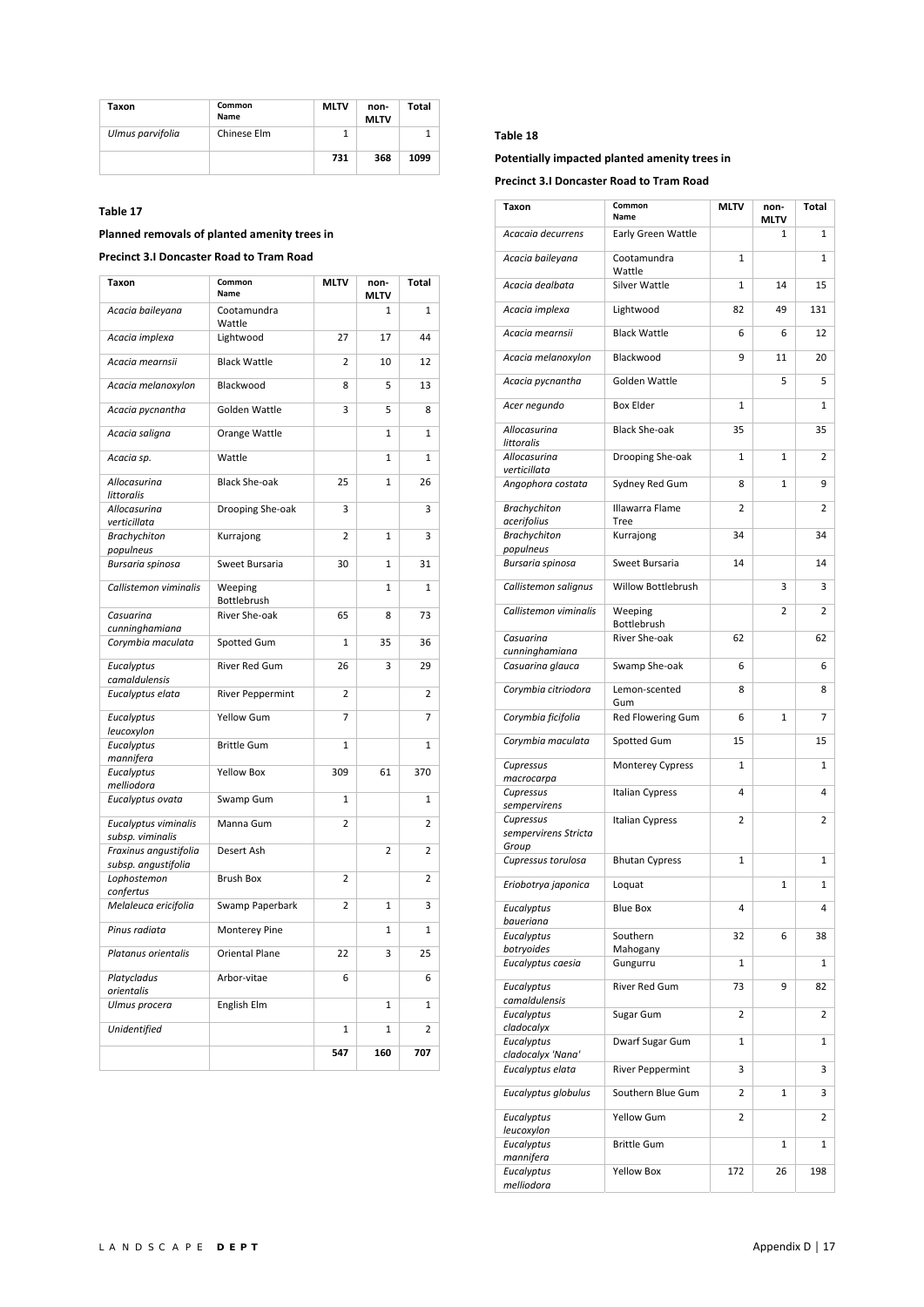| <b>Taxon</b>                                 | Common<br>Name              | <b>MLTV</b>    | non-<br>MLTV   | Total        |
|----------------------------------------------|-----------------------------|----------------|----------------|--------------|
| Eucalyptus ovata                             | Swamp Gum                   | 5              | 1              | 6            |
| Eucalyptus pulchella                         | White Peppermint            | $\mathbf{1}$   |                | 1            |
| Eucalyptus radiata                           | Narrow-leaved<br>Peppermint | $\mathbf{1}$   |                | 1            |
| Eucalyptus scoparia                          | Wallangarra White<br>Gum    | $\overline{2}$ | 3              | 5            |
| Eucalyptus<br>sideroxylon                    | Red Ironbark                | 13             | 1              | 14           |
| Eucalyptus sp.                               | Eucalypt                    | 3              | 7              | 10           |
| Eucalyptus viminalis<br>subsp. pryoriana     | Rough-barked<br>Manna Gum   | $\mathbf{1}$   |                | $\mathbf{1}$ |
| Eucalyptus viminalis<br>subsp. viminalis     | Manna Gum                   | 10             | 1              | 11           |
| Ficus microcarpa                             | Hill's Weeping Fig          | $\mathbf{1}$   |                | $\mathbf{1}$ |
| var. hillii<br>Exocarpus<br>cupressiformis   | Cherry Ballart              | $\mathbf{1}$   | 5              | 6            |
| Fraxinus angustifolia<br>subsp. angustifolia | Desert Ash                  | 3              | 34             | 37           |
| Grevillea robusta                            | Silky Oak                   | 5              |                | 5            |
| Ligustrum lucidum                            | <b>Shining Privet</b>       |                | 4              | 4            |
| Lophostemon<br>confertus                     | <b>Brush Box</b>            | 17             | 4              | 21           |
| Melaleuca armillaris                         | Giant Honey-myrtle          |                | 1              | 1            |
| Melaleuca<br>styphelioides                   | Prickly-leaved<br>Paperbark | 5              |                | 5            |
| Myoporum insulare                            | Boobialla                   | $\mathbf{1}$   |                | 1            |
| Photinia serratifolia                        | Photinia                    |                | $\mathbf{1}$   | $\mathbf{1}$ |
| Pinus radiata                                | Monterey Pine               | 3              | 2              | 5            |
| Pittosporum<br>undulatum                     | Sweet Pittosporum           |                | 2              | 2            |
| Prunus cerasifera                            | Cherry Plum                 |                | $\overline{2}$ | 2            |
| Prunus cerasifera<br>'Nigra'                 | Cherry Plum                 | $\mathbf{1}$   |                | 1            |
| Quercus cerris                               | <b>Turkey Oak</b>           | $\mathbf{1}$   |                | 1            |
| Quercus palustris                            | Pin Oak                     | $\overline{2}$ |                | 2            |
| Quercus robur                                | English Oak                 | 1              |                | 1            |
| Quercus rubra                                | Red Oak                     | 3              |                | 3            |
| Schinus areira                               | Peppercorn Tree             | $\mathbf{1}$   |                | 1            |
| Syzygium<br>floribundum                      | Weeping Lilly Pilly         | $\overline{2}$ |                | 2            |
|                                              |                             | 674            | 206            | 880          |

**Planned removals of planted amenity trees in** 

**Precinct 3.J Tram Road to Springvale Road** 

| Taxon                                   | Common<br>Name                 | <b>MLTV</b>  | non-<br>MLTV | Total        |
|-----------------------------------------|--------------------------------|--------------|--------------|--------------|
| Acacia baileyana                        | Cootamundra<br>Wattle          | 6            |              | 6            |
| Acacia dealbata                         | Silver Wattle                  | 1            | 17           | 18           |
| Acacia decurrens                        | Early Green Wattle             |              | 15           | 15           |
| Acacia floribunda                       | White Sallow<br>Wattle         | 3            |              | 3            |
| Acacia implexa                          | Lightwood                      | 50           | 22           | 72           |
| Acacia mearnsii                         | <b>Black Wattle</b>            | 17           | 50           | 67           |
| Acacia melanoxylon                      | Blackwood                      | 45           | 21           | 66           |
| Acacia pycnantha                        | Golden Wattle                  | 1            | 22           | 23           |
| Acacia stenophylla                      | <b>River Myall</b>             | 1            |              | 1            |
| Allocasurina<br>littoralis              | <b>Black She-oak</b>           | 5            |              | 5            |
| Allocasurina                            | Drooping She-oak               | 146          | 6            | 152          |
| verticillata<br>Angophora hispida       | <b>Dwarf Apple</b>             | $\mathbf{1}$ |              | 1            |
| Bursaria spinosa                        | Sweet Bursaria                 | 11           | 6            | 17           |
| Callistemon salignus                    | <b>Willow Bottlebrush</b>      |              | 3            | 3            |
| Callistemon sp.                         | Bottlebrush                    | 1            |              | $\mathbf{1}$ |
| Callistemon viminalis                   | Weeping<br>Bottlebrush         |              | 1            | 1            |
| Casuarina                               | River She-oak                  | 4            |              | 4            |
| cunninghamiana                          |                                | 2            |              | 2            |
| Casuarina glauca                        | Swamp She-oak<br>Lemon-scented | 7            |              | 7            |
| Corymbia citriodora                     | Gum                            |              |              |              |
| Corymbia maculata                       | Spotted Gum                    | 1            | 1            | 2            |
| Eucalyptus baxteri                      | Brown Stringybark              | 7            |              | 7            |
| Eucalyptus<br>botryoides                | Southern<br>Mahogany           | 2            | 3            | 5            |
| Eucalyptus                              | River Red Gum                  | 65           | 14           | 79           |
| camaldulensis<br>Eucalyptus             | Silver Stringybark             | 61           | 2            | 63           |
| cephalocarpa<br>Eucalyptus              | Sugar Gum                      | 3            |              | 3            |
| cladocalyx                              |                                |              |              |              |
| Eucalyptus<br>cosmophylla               | Cup Gum                        | 1            |              | $\mathbf 1$  |
| Eucalyptus<br>eremophila                | Sand Mallee                    | 8            |              | 8            |
| Eucalyptus globulus                     | Southern Blue Gum              | 4            |              | 4            |
| Eucalyptus globulus<br>subsp. bicostata | Southern Blue Gum              | 3            |              | 3            |
| Eucalyptus<br>goniocalyx                | Long-leaved Box                | 4            | 1            | 5            |
| Eucalyptus<br>leucoxylon                | <b>Yellow Gum</b>              | 1            |              | 1            |
| Eucalyptus<br>macrorhyncha              | <b>Red Stringybark</b>         | 1            | 2            | 3            |
| Eucalyptus<br>mannifera                 | <b>Brittle Gum</b>             | 18           | 1            | 19           |
| Eucalyptus<br>melliodora                | <b>Yellow Box</b>              | 260          | 12           | 272          |
| Eucalyptus nicholii                     | Narrow-leaved                  | 17           | 1            | 18           |
| Eucalyptus obliqua                      | Peppermint<br>Messmate         | 15           | 3            | 18           |
| Eucalyptus ovata                        | Swamp Gum                      | 13           | 4            | 17           |
| Eucalyptus<br>pauciflora                | Snow Gum                       | 41           | 6            | 47           |
|                                         |                                |              |              |              |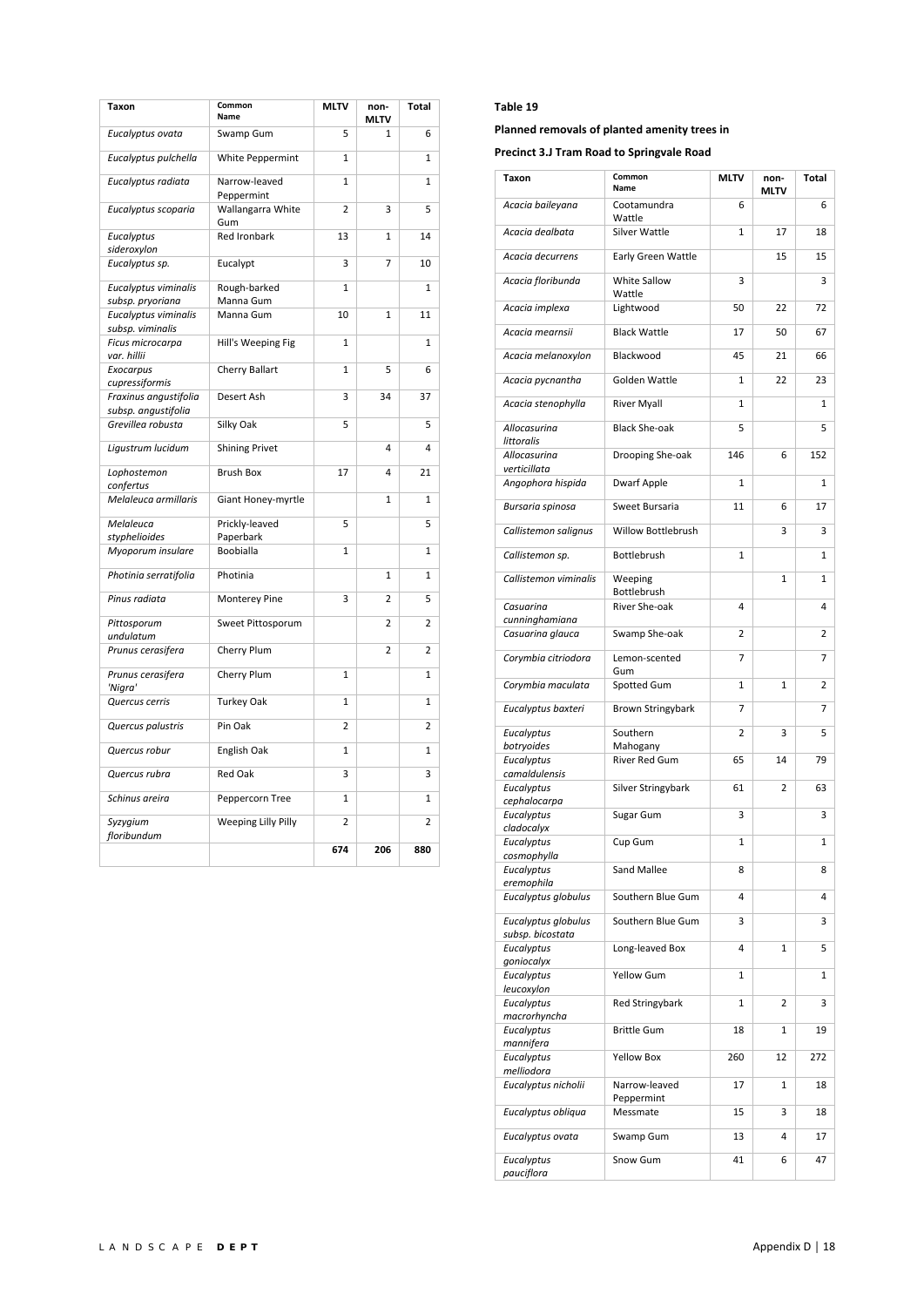| Taxon                                        | Common<br>Name              | <b>MLTV</b>    | non-<br><b>MLTV</b> | Total        |
|----------------------------------------------|-----------------------------|----------------|---------------------|--------------|
| Eucalyptus<br>perriniana                     | Spinning Gum                |                | 7                   | 7            |
| Eucalyptus platypus                          | Moort                       | 4              |                     | 4            |
| Eucalyptus radiata                           | Narrow-leaved<br>Peppermint | 2              | 3                   | 5            |
| Eucalyptus saligna                           | Sydney Blue Gum             | $\overline{1}$ |                     | $\mathbf{1}$ |
| Eucalyptus scoparia                          | Wallangarra White<br>Gum    | 2              |                     | 2            |
| Eucalyptus<br>sideroxylon                    | <b>Red Ironbark</b>         | 200            | 3                   | 203          |
| Eucalyptus sp.                               | Eucalypt                    | 57             | 13                  | 70           |
| Eucalyptus<br>spathulata                     | <b>Swamp Mallet</b>         | 8              |                     | 8            |
| Eucalyptus viminalis<br>subsp. viminalis     | Manna Gum                   | 181            |                     | 181          |
| Exocarpus<br>cuppressiformis                 | Cherry Ballart              | $\overline{2}$ | $\overline{2}$      | 4            |
| Fraxinus angustifolia<br>subsp. angustifolia | Desert Ash                  |                | 5                   | 5            |
| Grevillea robusta                            | Silky Oak                   | 1              |                     | 1            |
| Melaleuca armillaris                         | Giant Honey-myrtle          | 6              | $\mathbf{1}$        | 7            |
| Melaleuca ericifolia                         | Swamp Paperbark             | 1              |                     | 1            |
| Melaleuca linariifolia                       | Snow-in-summer              |                | $\mathbf{1}$        | $\mathbf{1}$ |
| Melaleuca<br>styphelioides                   | Prickly-leaved<br>Paperbark | 13             |                     | 13           |
| Pinus radiata                                | Monterey Pine               | 9              | $\overline{2}$      | 11           |
| Pittosporum<br>undulatum                     | Sweet Pittosporum           | $\mathbf{1}$   |                     | $\mathbf{1}$ |
| Prunus x domestica                           | European Plum               |                | $\mathbf{1}$        | $\mathbf{1}$ |
| Pyrus communis                               | Pear                        |                | $\mathbf{1}$        | 1            |
| Quercus canariensis                          | Algerian Oak                | $\mathbf{1}$   |                     | $\mathbf{1}$ |
| Robinia<br>pseudoacacia                      | <b>False Locust</b>         |                | $\mathbf{1}$        | $\mathbf{1}$ |
| Viminaria juncea                             | Golden Spray                | $\overline{2}$ |                     | 2            |
|                                              |                             | 1317           | 253                 | 1570         |

# **Potentially impacted planted amenity trees in**

**Precinct 3.J Tram Road to Springvale Road** 

| Taxon               | Common<br>Name         | <b>MLTV</b>    | non-<br><b>MLTV</b> | Total          |
|---------------------|------------------------|----------------|---------------------|----------------|
| Acacia baileyana    | Cootamundra<br>Wattle  |                | 1                   | $\mathbf{1}$   |
| Acacia cultriformis | Knife-leaf Wattle      | $\overline{2}$ |                     | $\overline{2}$ |
| Acacia dealbata     | Silver Wattle          | $\mathbf{1}$   | 25                  | 26             |
| Acacia decurrens    | Early Green Wattle     |                | 3                   | 3              |
| Acacia elata        | Cedar Wattle           | $\overline{2}$ | $\overline{2}$      | 4              |
| Acacia floribunda   | White Sallow<br>Wattle | 34             | 101                 | 135            |
| Acacia howittii     | <b>Sticky Wattle</b>   |                | 4                   | 4              |
| Acacia implexa      | Lightwood              | 55             | 34                  | 89             |
| Acacia mearnsii     | <b>Black Wattle</b>    | 28             | 108                 | 136            |
| Acacia melanoxylon  | Blackwood              | 183            | 151                 | 334            |
| Acacia pycnantha    | Golden Wattle          | $\overline{2}$ | 6                   | 8              |
| Acacia sp.          | Wattle                 |                | 3                   | 3              |

| Taxon                              | Common<br>Name              | <b>MLTV</b>    | non-<br>MLTV   | Total          |
|------------------------------------|-----------------------------|----------------|----------------|----------------|
| Allocasurina<br>littoralis         | <b>Black She-oak</b>        | 51             | 9              | 60             |
| Allocasurina<br>torulosa           | Forest She-oak              | $\overline{2}$ |                | $\overline{2}$ |
| Allocasurina<br>verticillata       | Drooping She-oak            | 67             | 17             | 84             |
| Angophora costata                  | Sydney Red Gum              | $\overline{2}$ |                | 2              |
| Betula pendula                     | Silver Birch                | 2              |                | 2              |
| <b>Brachychiton</b><br>acerifolius | Illawarra Flame<br>Tree     |                | 1              | 1              |
| <b>Brachychiton</b><br>populneus   | Kurrajong                   | 2              | 1              | 3              |
| <b>Brachychiton</b><br>rupestris   | <b>Bottle Tree</b>          | 1              |                | 1              |
| Bursaria spinosa                   | Sweet Bursaria              | 136            | 26             | 162            |
| Callistemon salignus               | Willow Bottlebrush          |                | 2              | 2              |
| Callistemon viminalis              | Weeping<br>Bottlebrush      |                | $\overline{2}$ | $\overline{2}$ |
| Callitris glaucophylla             | White Cypress-pine          |                | 1              | 1              |
| Casuarina<br>cunninghamiana        | River She-oak               | 65             |                | 65             |
| Casuarina glauca                   | Swamp She-oak               | 8              | $\overline{2}$ | 10             |
| Ceratonia siliqua                  | Carob                       |                | 1              | 1              |
| Corymbia citriodora                | Lemon-scented<br>Gum        | 10             | 1              | 11             |
| Corymbia ficifolia                 | Red Flowering Gum           | 5              | 1              | 6              |
| Corymbia maculata                  | Spotted Gum                 | 33             | 8              | 41             |
| Crataegus<br>monogyna              | Hawthorn                    |                | 2              | 2              |
| Cupressocyparis<br>leylandii       | Leyland Cypress             | $\overline{2}$ |                | 2              |
| Cupressus                          | Monterey Cypress            | 1              |                | 1              |
| macrocarpa<br>Elaeocarpus          | <b>Blueberry Ash</b>        | 1              |                | 1              |
| reticulatus<br>Eriobotrya japonica | Loquat                      | $\mathbf{1}$   |                | 1              |
| Eucalyptus albens                  | White Box                   |                | 1              | 1              |
| Eucalyptus baxteri                 | Brown Stringybark           | 13             | 2              | 15             |
| Eucalyptus                         | Southern                    | 32             | 18             | 50             |
| botryoides<br>Eucalyptus           | Mahogany<br>River Red Gum   | 18             | 14             | 32             |
| camaldulensis<br>Eucalyptus        | Silver Stringybark          | 229            | 32             | 261            |
| cephalocarpa<br>Eucalyptus         | Sugar Gum                   | 69             | 1              | 70             |
| cladocalyx<br>Eucalyptus crenulata | <b>Buxton Gum</b>           |                | 1              | 1              |
| Eucalyptus                         | Sand Mallee                 | 1              |                | 1              |
| eremophila<br>Eucalyptus globulus  | Southern Blue Gum           | 9              | 4              | 13             |
| Eucalyptus globulus                | Southern Blue Gum           | 2              | 1              | 3              |
| subsp. globulus<br>Eucalyptus      | Long-leaved Box             | 3              | 1              | 4              |
| goniocalyx<br>Eucalyptus           | Yellow Gum                  | 7              |                | 7              |
| leucoxylon<br>Eucalyptus           | <b>Brittle Gum</b>          | 13             | 6              | 19             |
| mannifera<br>Eucalyptus            | <b>Yellow Box</b>           | 280            | 7              | 287            |
| melliodora                         |                             |                |                |                |
| Eucalyptus nicholii                | Narrow-leaved<br>Peppermint | 6              | 1              | 7              |
| Eucalyptus obliqua                 | Messmate                    | 31             | 5              | 36             |
| Eucalyptus ovata                   | Swamp Gum                   | 59             | 8              | 67             |
| Eucalyptus<br>polyanthemos         | Red Box                     | 50             | 1              | 51             |